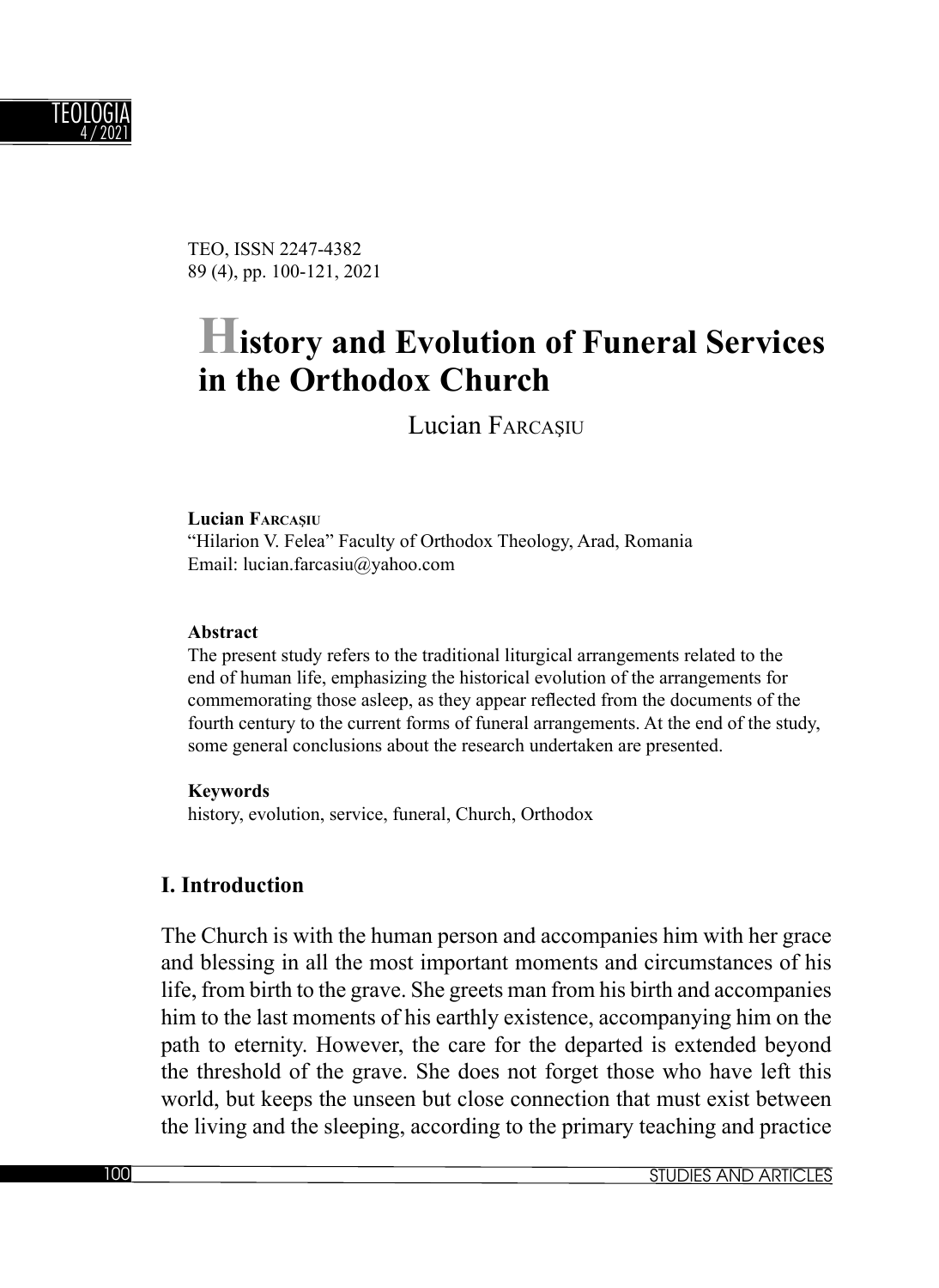of the Church, constituted in the teaching on "communion of saints". She remembers the latter, praying and interceding for the forgiveness of sins, for the rest and happiness of their souls in the Kingdom of Heaven.

In the religious life of all Orthodox peoples and especially among our people, the worship of the departed, that is, the special prayers and liturgical ordinances by which the Church of the Living cares for the departed is highly developed, being one of the characteristic and essential manifestations of Orthodox religious life. In addition to their main soteriological purpose, these services also have a catechetical and pedagogical role. Through them, the Church seeks not only to intercede before God for the departed, but to comfort those who are left alive, to ease their pain, to remind them of the instability of earthly things, and to strengthen their hope and faith in the immortality of the soul and in the resurrection of the dead, which are capital teachings of the Orthodox Christian faith<sup>1</sup>.

There are four special prayers of this type:

- *1. The prayer of the hard separation from the soul,*
- *2. Panichida,*
- *3. Funeral service,*
- *4. Memorial service.*

Of these, I will refer in this study only to the first three parts, emphasizing the historical evolution, the order and the mystical-symbolic significance of the funeral services as well as offering some pastoral considerations regarding the performance of these ordinances.

# **II. The antiquity and evolution of the liturgical funeral service**

We have no records of the liturgical ordinance used by the Church for the burial of Christians in the first three centuries. It is probable that in the beginning the usual customs and formulas of prayer in the Jewish order or in paganism were observed in this respect, many of which, moreover, were preserved even later, but the Church endeavored to give them a Christian meaning<sup>2</sup>. But soon the carrying of the sleeping bodies to the burial place

<sup>1</sup> Pr. Prof. Dr. Ene BRANIȘTE, *Liturgica Specială,* Editura Nemira, București, 2002, p. 364.

<sup>2</sup> For the ordinances performed at the burial of a Christian up to the year 250 see Cyrille VOGEL, "L'environnement cultuel de defunt durant la periode paleochretienne", in: *La maladie et la mort du chretien dans la Liturgie,* Roma, 1975, p. 381-413.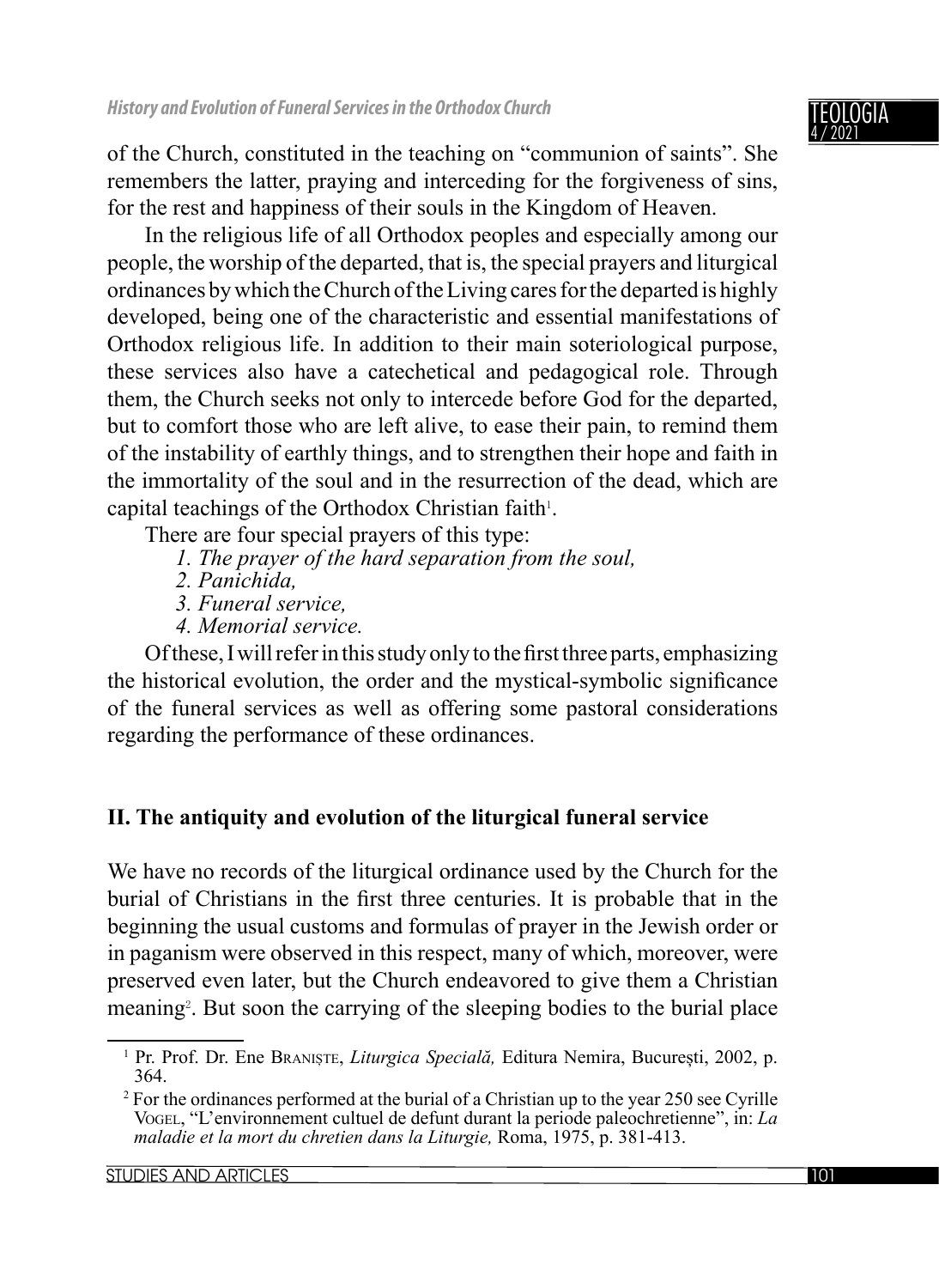TEOLOGIA 4 / 2021

began to be accompanied by songs with Christian content. After the peace of the Church, crowds of believers and clerics accompanied the bodies of those asleep on the way to the cemeteries. In addition, the relics of the holy martyrs were exhumed and brought to the cities carrying lights in their hands and singing psalms or various hymns. For example, this is how the relics of the Holy Martyr Babylas from Daphne were moved to Antioch during the reign of Emperor Julian the Apostate.  $(361-363)$ <sup>3</sup>. St. John Chrysostom says that the lights and songs which the sleeping were accompanied with express gratitude to God because those who leave our midst were crowned like athletes<sup>4</sup>. In the houses where they were placed or in the churches, the departed ones were watched, day and night, from the day of death until the funeral, as was done, for example, with the body of the emperor Constantine the Great<sup>5</sup> or of St. Ambrose<sup>6</sup>. St. Apostle Paul said: "But we would not have you ignorant, brethren, concerning those who are asleep, that you may not grieve as others do who have no hope..." (I Thes 4 13). It was forbidden to mourn the sleeping and to wear the clothes of mourning (black color), because death was not a cause of mourning and sorrow, but of joy, as a transition to the happy and eternal life<sup> $7$ </sup>.

Undoubtedly, the first holy songs and readings which Christians used besides the sleeping ones with and accompanied them to the grave would have been the biblical psalms, especially those about life and death. Thus, St. Gregory of Nyssa says that at the death of his sister Macrina, "psalms

<sup>3</sup> SOCRATE, *Istoria bisericească,* III, 18, quoted by Pr. Prof. Dr. Ene BRANIȘTE, *Liturgica Specială,* p. 375.

<sup>4</sup> Sf. IOAN GUR<sup>Ă</sup> DE AUR, "Omilia IV-a la Epistola către Evrei", in: *PG* LXIII, 43.

<sup>&</sup>lt;sup>5</sup> Eusebius of Caesarea recounts how the sleeping body of Emperor Constantine the Great was placed in the imperial palace and guarded day and night: "After this the soldiers lifted the body from its couch, and laid it in a golden coffin, which they enveloped in a covering of purple, and removed to the city which was called by his own name. Here it was placed in an elevated position in the principal chamber of the imperial palace, and surrounded by candles burning in candlesticks of gold, presenting a marvelous spectacle, and such as no one under the light of the sun had ever seen on earth since the world itself began. For in the central apartment of the imperial palace, the body of the emperor lay in its elevated resting- place, arrayed in the symbols of sovereignty, the diadem and purple robe, and encircled by a numerous retinue of "Viața lui Constantin cel Mare", book IV, 66, in: *Scrieri. Partea a doua, coll. Părinți <sup>ș</sup>i Scriitori Bisericești,* vol. 14, p. 185). 6

PAULIN, *Viața Sfântului Ambrozie,* 47-49, in: *PL* XIV, 46-47.

<sup>7</sup> Sf. CIPRIAN, *De mortalitate,* 20-21, in: *PL* IV, 618-619: "We must not weep for our brothers (sleeping)… nor wear gloomy clothes for them …".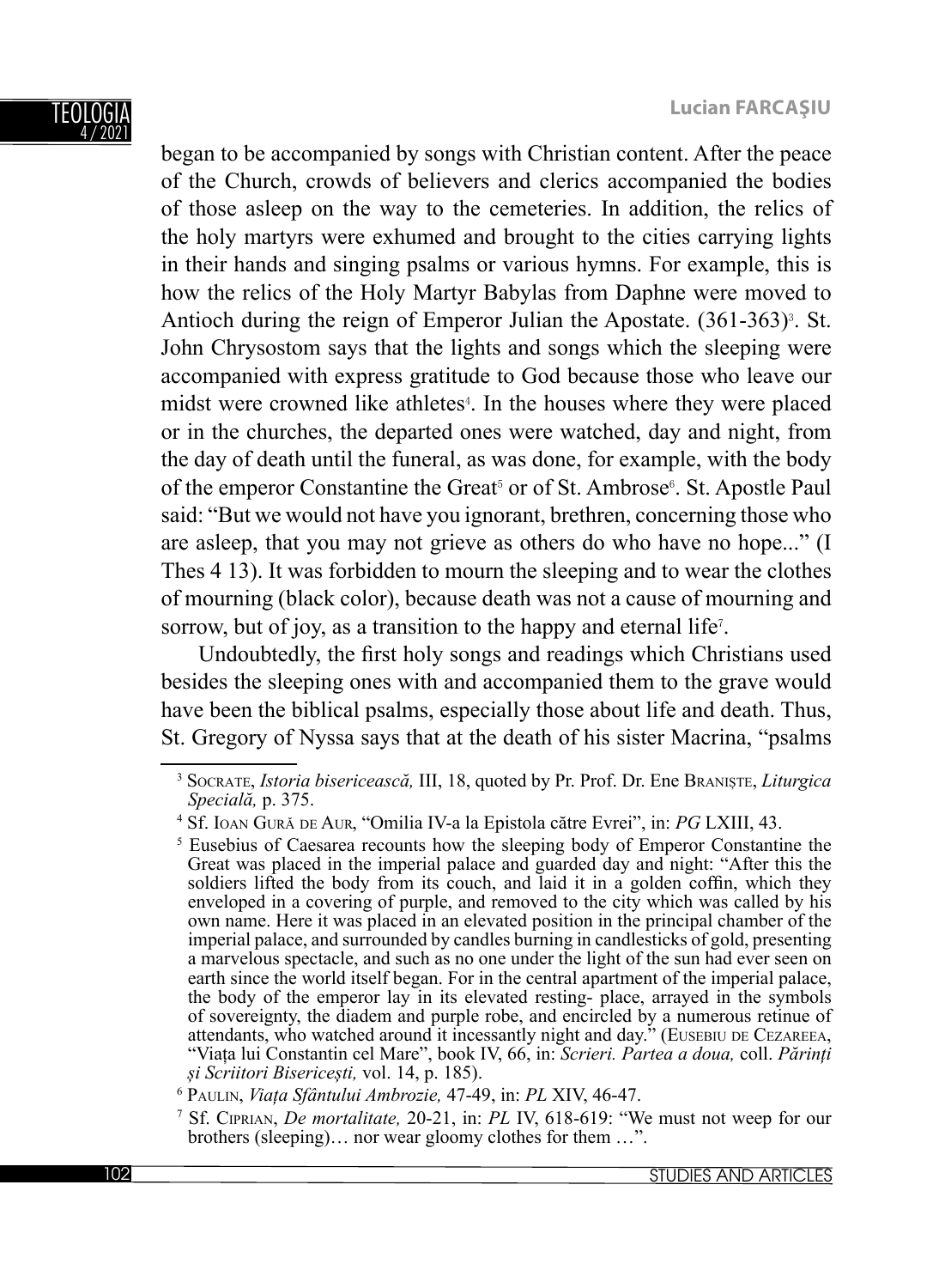and hymns were sung"<sup>8</sup>. St. Gregory of Nazianzus tells us the same thing about the death of his brother, Caesar<sup>9</sup>. Jerome also says that at the funeral of Matron Paula in Bethlehem, "psalms were sung in Hebrew, Latin, and Syriac, because they were gathered together by many Gentiles, and each sang or listened to psalms in his own language"<sup>10</sup>.

From an early age, however, in addition to the singing of psalms, prayers and funeral hymns of Christian origin began to appear.

In the third century, referring to the prayers of the living for the departed, Tertullian says: "We bring offerings to the dead every year on the day of their death"<sup>11</sup>.

In the fourth century, St. Epiphanius of Salamis also shows the prayers of the Church for the sleeping: "For the dead, memorials are made by name, prayers and public services and almsgiving are performed"12.

One of the oldest Christian documents, also written in the fourth century, which provides us with information about the worship brought for those asleep is the work *Apostolic Tradition of Hippolytus of Rome*, which came to us in a later translation or processing under the name of *Egyptian Church Order*13*.* Chapter 40 of this writing shows the following:

"Do not put a high price on burying people in the cemeteries, for they are for all the poor. However, they shall pay the wages of a workman to whoever digs the hole, and the price of the bricks. The bishop will provide for the caretaker there from what they offer at the assemblies, so that there is no charge for those who come to the place"14.

<sup>8</sup> Sf. GRIGORIE DE NISSA, *Viața Macrinei*, in: *PG* XLVI, 992 D-993.

<sup>&</sup>lt;sup>9</sup> Sf. GRIGORIE DE NAZIANZ, Cuvântarea a VII-a, in: PG XXXV, 755.

<sup>&</sup>lt;sup>10</sup> Fericitul IERONIM, *Epitaphium Paulae (Epistola CVIII)*, 29, in: *PL* XXII, 904-905, quoted by Pr. Prof. Dr. Ene BRANISTE, *Liturgica Speciala*, p. 375.

<sup>&</sup>lt;sup>11</sup> TERTULIAN, *Liber de corona militis*, III, in *PL* II ,79 B and *De exhortation castitatis.* XI, in: *PL* I, 975, quoted by Pr. Conf. Dr. Alexandru I. STAN, "Temeiuri doctrinare ale rugăciunilor pentru cei răposați", in: *Studii Teologice*, XXXIX (1987) 4, pp. 82-83.

rugăciunilor pentru cei răposați", in: *Studii Teologice,* XXXIX (1987) 4, pp. 82-83. 12 Sf. EPIFANIE DE SALAMINA, *Adversus haereses,* III, LXXV, 7, 27, in: *PG* XLII, 513.

<sup>13</sup> See this document at Bernard BOTTE, *La Tradition Apostolique,* coll. *Sources Chretiennes,* Paris, 1968, pp. 14-17. The text in Romanian translation is published under the title IPOLIT DIN ROMA, *Tradiția Apostolică,* in: diac. Ioan I. IC<sup>Ă</sup> JR., *Canonul Ortodoxiei I. Canonul Apostolic al primelor secole, Editura Deisis/Stavropoleos, 2008, pp. 573-595.* 

<sup>&</sup>lt;sup>14</sup> IPOLIT DIN ROMA, *Tradiția Apostolică*, in: diac. Ioan I. Ică JR., *Canonul Ortodoxiei I. Canonul Apostolic al primelor secole*, p. 587.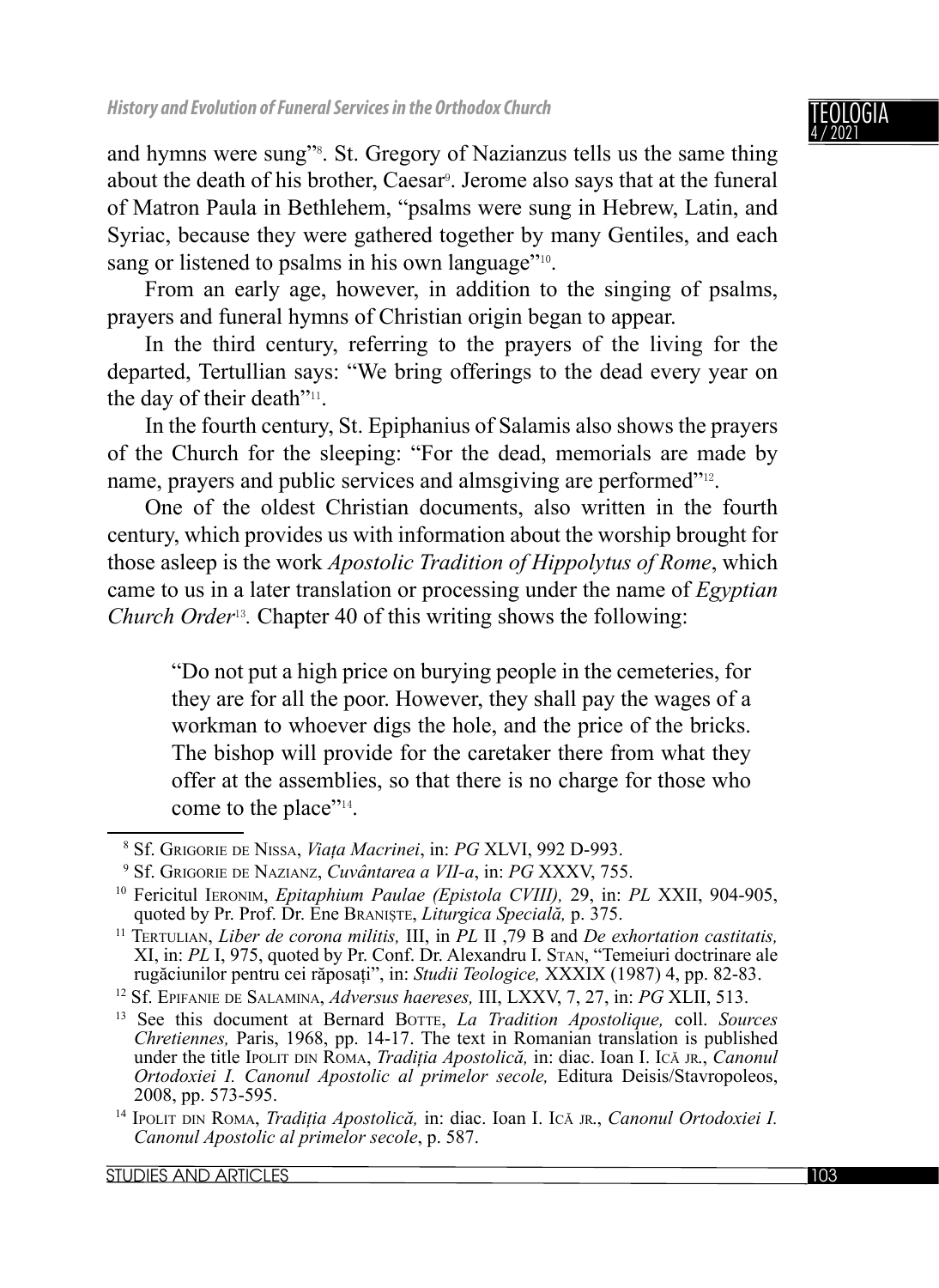Another apocryphal document from the fourth century is the *Testament of our Lord Jesus Christ.* Book I of this work, chapter XXXV, contains the litany spoken by the deacon at the Holy Mass for those asleep: "For those who have fallen asleep from the Church let us beseech, that the Lord may bestow upon them a place of rest"15.

In the 4th century, St. Macarius the Alexandrian gives clear testimonies regarding the times of remembrance of the sleeping16.

In the same century, St. Cyril of Jerusalem, in the *Mystagogical Catechesis*, shows the following: "…Then we commemorate also those who have fallen asleep before us, first Patriarchs, Prophets, Apostles, Martyrs, that at their prayers and intercessions God would receive our petition. Then on behalf also of the Holy Fathers and Bishops who have fallen asleep before us, and in a word of all who in past years have fallen asleep among us, believing that it will be a very great benefit to the souls, for whom the supplication is put up, while that holy and most awful sacrifice is set forth"<sup>17</sup>.

Also, in the 4th century, St. John Chrysostom urged his listeners to pray for those who fell asleep, especially during the celebration of Holy Liturgy:

"…if the dead is a sinner let his sins be forgiven, and if it is a right to gain an addition of payment and reward … not in vain did the Apostles order the remembrance of those who departed to be made upon the dreadful mystery. They knew it was very useful for them, bringing a lot of good to the dead. When the people stand, the fullness of the priesthood with outstretched hands and in front of them stands the fearful Sacrifice, how will they not persuade God (for those who are asleep)? But this is only for those who have departed in the faith"18.

<sup>15</sup> *Testamentul Domnului nostru Iisus Hristos,* ediție bilingvă, Editura Poliron, Iași,

<sup>1996,</sup> p. 121. 16 Sf. MACARIE ALEXANDRINUL, *Sermo de exitu animae justorum et pecatorum,* in: *PL*

<sup>&</sup>lt;sup>17</sup> Sf. CHIRIL AL IERUSALIMULUI, "Cateheza a V-a mistagogică", in: *Cateheze*, Editura Institutului Biblic și de Misiune al Bisericii Ortodoxe Române, București, 2003, p.

<sup>&</sup>lt;sup>18</sup> Sfântul IOAN GURĂ DE AUR, quoted by Pr. Prof. Constantin Cornițescu, "Starea sufletelor după moarte", in: *Îndrumări Misionare,* Editura Institutului Biblic și de Misiune al Bisericii Ortodoxe Române, București, 1986, p. 875.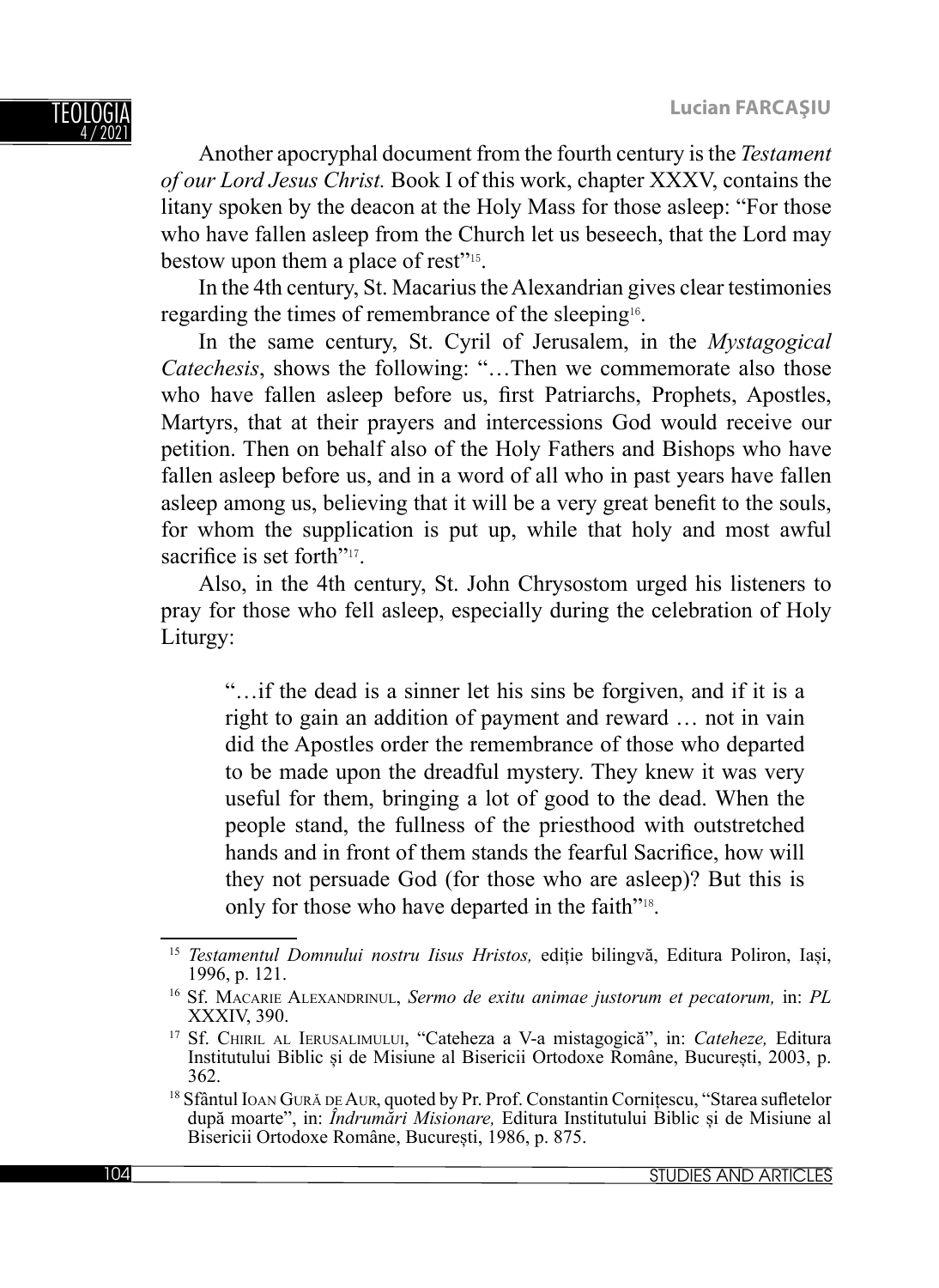The same Holy Father points out the remembrance of those who fell asleep at the Holy Liturgy, that it was ordained by the Holy Apostles: "It is not in vain that the Apostles have given us the law to mention the dead in the dreadful Sacraments; they knew that this was a precious charity, a great relief, for those who fell asleep"19. In another word, St. John Chrysostom teaches us the same:

"… For not unmeaningly have these things been devised, nor do we in vain make mention of the departed in the course of the divine mysteries, and approach God in their behalf, beseeching the Lamb Who is before us, Who takes away the sin of the world – not in vain, but that some refreshment may thereby ensue to them. Not in vain does he that stands by the altar cry out when the tremendous mysteries are celebrated, For all that have fallen asleep in Christ, and for those who perform commemorations in their behalf. For if there were no commemorations for them, these things would not have been spoken: since our service is not a mere stage show, God forbid! Yea, it is by the ordinance of the Spirit that these things are done"20.

Or in another homily, St. John writes:

"There is the Sacrifice in hand, and all things laid out duly ordered: Angels are there present, Archangels, the Son of God is there: all stand with such awe, and in the general silence those stand by, crying aloud: and do you think that what is done, is done in vain? … It is a great honor to be named in the presence of the Lord, when that memorial is celebrating, the dread Sacrifice, the unutterable mysteries"<sup>21</sup>.

Showing later what is the use of prayers for those asleep, St. John Chrysostom urges:

STUDIES AND ARTICLES 105

<sup>19</sup> Sfântul IOAN GUR<sup>Ă</sup> DE AUR, *Homilia III, 4, in Epistulam ad Philippenses,* in: *PG* LXII,

<sup>204. 20</sup> Sf. IOAN GUR<sup>Ă</sup> DE AUR, *Homilia XLI, 4 in Epistulam I ad Corinthios,* in: *PG* LXI, 361.

<sup>21</sup> Sf. IOAN GUR<sup>Ă</sup> DE AUR, *Homilia XXI, 5 in Acta Apostolorum,* in: *PG* LX, 170.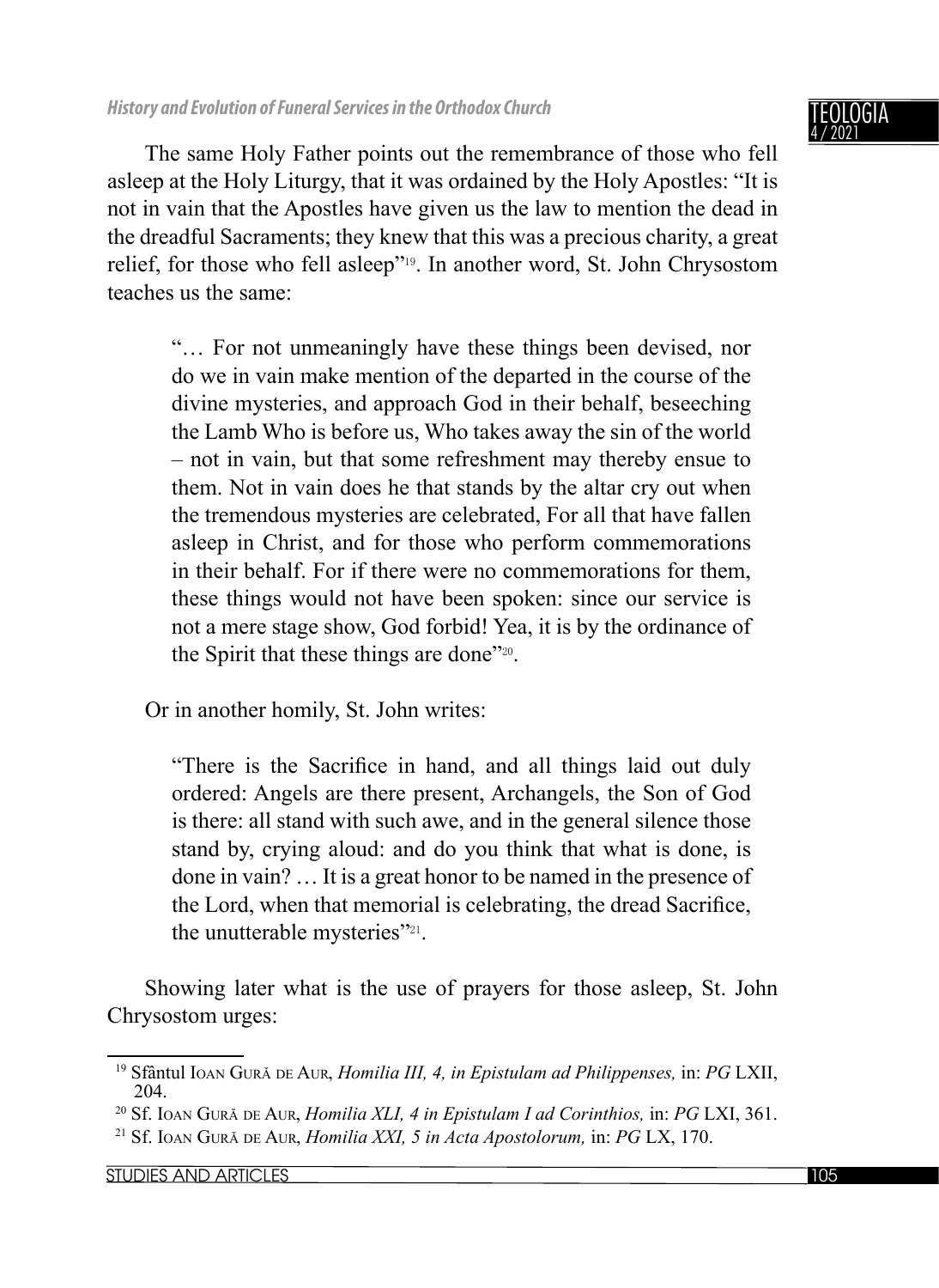

"Let us then give them aid and perform commemoration for them. For if the children of Job were purged by the sacrifice of their father, why do you doubt that when we too offer for the departed, some consolation arises to them? Since God is wont to grant the petitions of those who ask for others"<sup>22</sup>.

At the same time, St. John Chrysostom shows that those who are asleep in the faith participate in the life of the Church, in the communion that passes beyond the grave:

"Let us not then be weary in giving aid to the departed, both by offering on their behalf and obtaining prayers for them: for the common Expiation of the world is even before us. Therefore, with boldness do we then intreat for the whole world, and name their names with those of martyrs, of confessors, of priests"23.

In conclusion, St. John Chrysostom urges Christians to come to the aid of those asleep "not by weeping and wailing, but by psalms, almsgiving, and service"<sup>24</sup>

The first rules concerning the Christian order of burial are found in the *Apostolic Constitutions*, a document also written in the fourth century. Thus, in the sixth book (chapter XXX) of this document, the Jewish and pagan custom of lustral washing after fighting the sleeping ones is combated, the Christians being urged to take those asleep in good faith out of the house and to accompany them to the pit with songs. This is the text:

"But without such observations assemble in the dormitories, reading the holy books, and singing for the martyrs which are fallen asleep, and for all the saints from the beginning of the world, and for your brethren that are asleep in the Lord, and offer the acceptable Eucharist, the representation of the royal body of Christ, both in your churches and in the dormitories; and in the funerals of the departed, accompany them with singing, if they

<sup>22</sup> Sf. IOAN GUR<sup>Ă</sup> DE AUR, *Homilia XLI, 4 in Epistulam I ad Corinthios,* in: *PG* LXI, 361.

<sup>23</sup> Sf. IOAN GUR<sup>Ă</sup> DE AUR, *Homilia XLI, 4 in Epistulam I ad Corinthios,* in: *PG* LXI, 361.

<sup>24</sup> Sf. IOAN GUR<sup>Ă</sup> DE AUR, *Comentariu la Epistola către Filipeni, Omilia a III-a*, 4, in: *PG* LXII, 203. Also see *Comentariu la Evanghelia Sfântului Ioan, Omilia a LXII-a*, 5, in: *PG* 59, 347-348.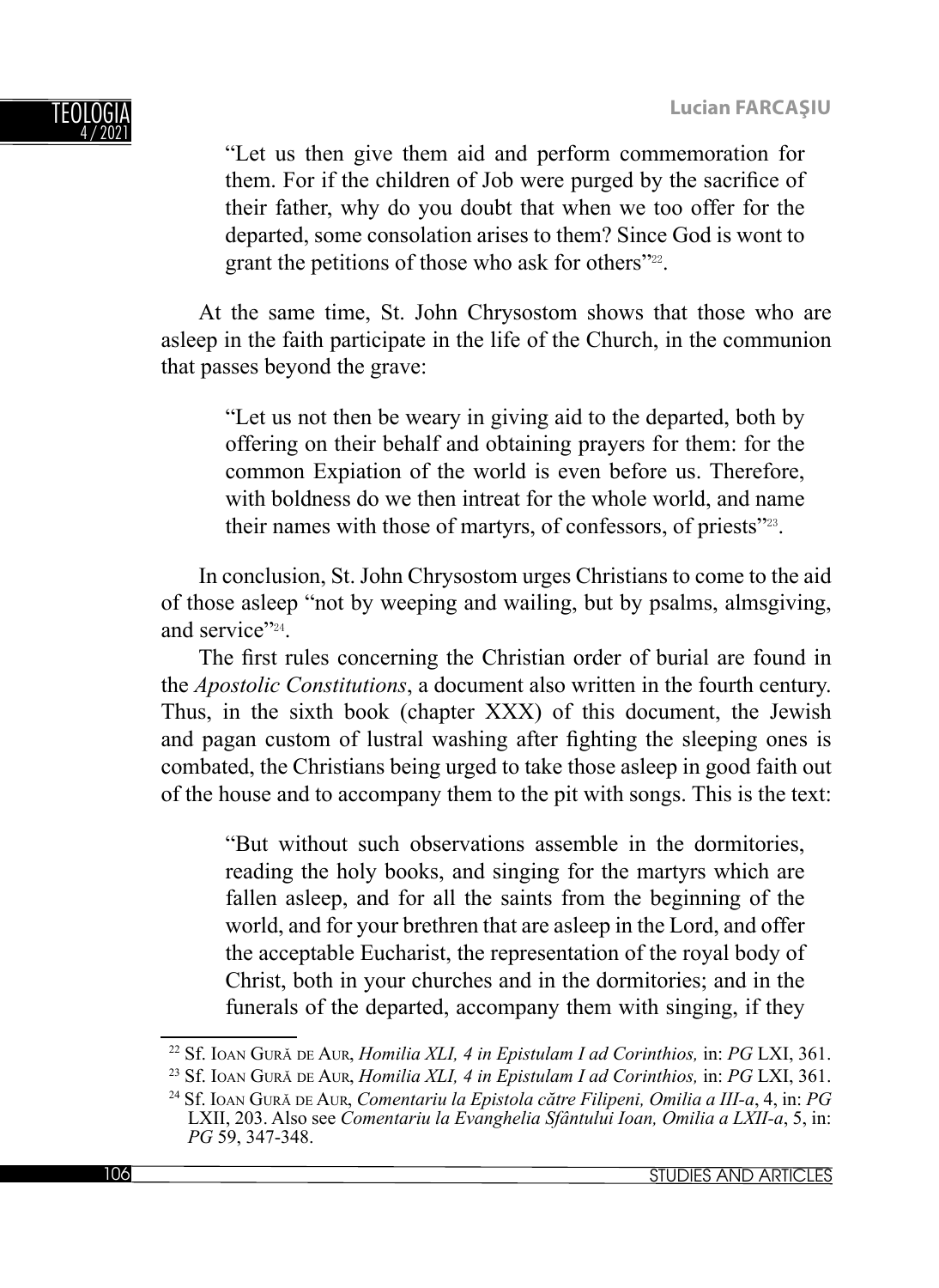### IGIA 4 / 2021

were faithful in Christ. For «precious in the sight of the Lord is the death of His saints». And again: «O my soul, return unto your rest, for the Lord has done you good». And elsewhere: «The memory of the just is with encomiums». Proverbs 10, 7 And, «The souls of the righteous are in the hands of God» Wisdom 3, 1 … their very relics are not without honor … Whence you also, O bishops, and the rest, who without such observances touch the departed, ought not to think yourselves defiled. Nor abhor the relics of such persons"25.

These texts mentioned in the *Apostolic Constitutions* contain passages that were probably sung or read on such occasions, next to the bodies of those asleep.

It is probably the origin of the custom to place the particles of the Holy Eucharist in the mouths of the sleeping, custom present in many parts of the old Church, but condemned by the Synod of Carthage in 393, by canon 18 and then by the Council in Trullo, through canon 83. Thus, canon 18 of the Synod of Carthage decides the following: "... It also seemed good that the Eucharist should not be given to the bodies of the dead. For it is written: Take, Eat, but the bodies of the dead can neither take nor eat. Nor let the ignorance of the presbyters baptize those who are dead."26. And in canon 83 of the Council in Trullo it is stated in the same sense: "No one may give the Eucharist to the bodies of the dead; for it is written Take and eat. But the bodies of the dead can neither take nor eat"<sup>27</sup>.

Also, in the Apostolic Constitutions (book VIII, chapter XLI) is described the first ordinance of service for those asleep, in which we find the text of some litany and prayers for those asleep. Here is the full text of the ordinance for the sleeping, described in this work:

<sup>25</sup> *Scrierile Părinților Apostolici dimpreună cu Așezămintele și Canoanele Apostolice,*  Cartea a VI-a, cap. XXX, Editura Facultății de Teologie din Chișinău, 1928, pp. 179- 180. 26 "The Synod of Carthage, Canon 18", in: *Canoanele Bisericii Ortodoxe. Canoanele* 

*Sinoadelor Locale,* introductory study, introductions, notes and translation by Răzvan PERȘA, ediție biligvă II, Editura Basilica, București, 2018, p. 145. See also Arhid. Prof. Dr. Ioan N. FLOCA, *Canoanele Bisericii Ortodoxe. Note și comentarii,* Sibiu, 1992, p. 250.

<sup>27 &</sup>quot;Council in Trullo, canon 83", in: *Canoanele Bisericii Ortodoxe. Canoanele Apostolice <sup>ș</sup>i Canoanele Sinoadelor Ecumenice,* p. 321. See also Arhid. Prof. Dr. Ioan N. FLOCA, *Canoanele Bisericii Ortodoxe. Note și comentarii,* p. 151.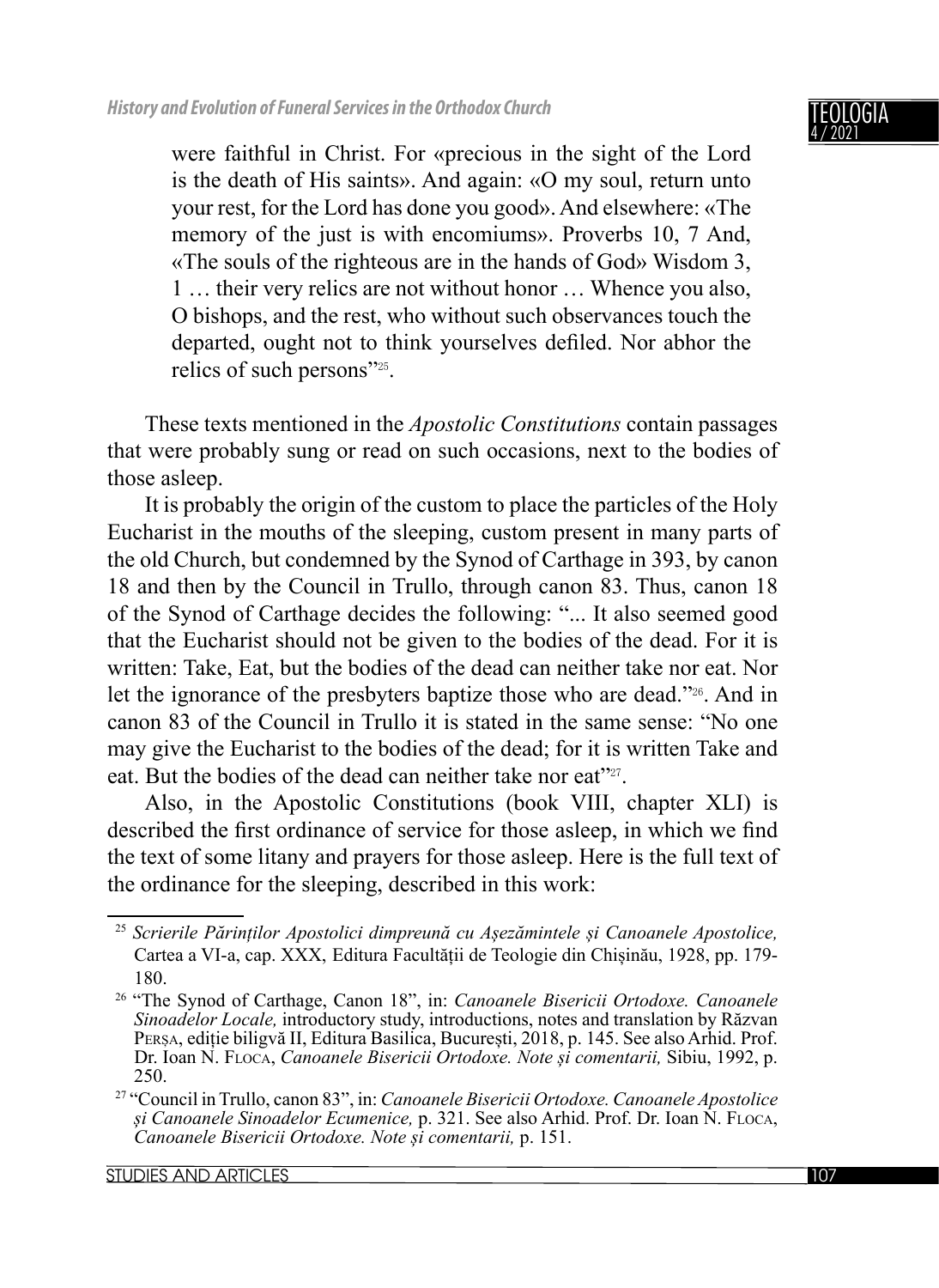

"Concerning those that are at rest in Christ: After the bidding prayer, that we may not repeat it again, the deacon shall add as follows: Let us pray for our brethren that are at rest in Christ, that God, the lover of mankind, who has received his soul, may forgive him every sin, voluntary and involuntary, and may be merciful and gracious to him, and give him his lot in the land of the pious that are sent into the bosom of Abraham, and Isaac, and Jacob, with all those that have pleased Him and done His will from the beginning of the world, whence all sorrow, grief, and lamentation are banished … And let the bishop say: O You who is by nature immortal, and has no end of Your being, from whom every creature, whether immortal or mortal, is derived; who made man a rational creature, the citizen of this world, in his constitution mortal, and added the promise of a resurrection; who did not suffer Enoch and Elijah to taste of death: the God of Abraham, the God of Isaac, and the God of Jacob, who art the God of them, not as of dead, but as of living persons: for the souls of all men live with You, and the spirits of the righteous are in Your hand, which no torment can touch; (Matt 22, 32; Wis 3, 1) for they are all sanctified under Your hand: do Thou now also look upon this Your servant, whom You have selected and received into another state, and forgive him if voluntarily or involuntarily he has sinned, and afford him merciful angels, and place him in the bosom of the patriarchs, and prophets, and apostles, and of all those that have pleased You from the beginning of the world, where there is no grief, sorrow, nor lamentation; but the peaceable region of the godly, and the undisturbed land of the upright, and of those that therein see, the glory of Your Christ; by whom glory, honor, and worship, thanksgiving, and adoration be to You, in the Holy Spirit, forever. Amen" 28.

In the same Book VIII, in the next chapter, XLII, the times when the sleeping must be remembered are described. Here is the text:

"Let the third day of the departed be celebrated with psalms, and lessons, and prayers, on account of Him who arose within

<sup>28</sup> *Scrierile Părinților Apostolici dimpreună cu Așezămintele și Canoanele Apostolice,*  Cartea a VIII-a, cap. XLI, pp. 262-263.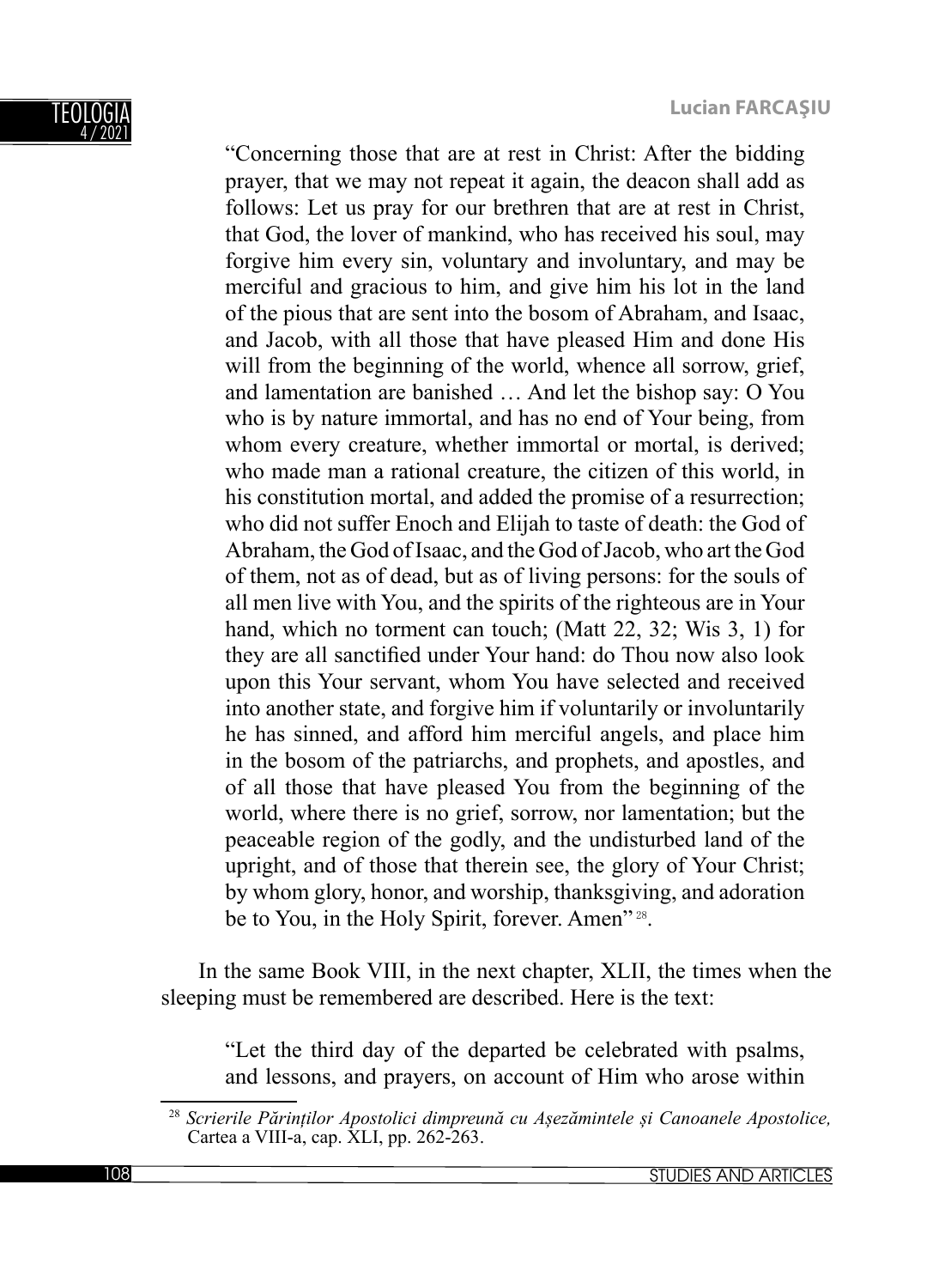### TEOLOGIA 4 / 2021

the space of three days; and let the ninth day be celebrated in remembrance of the living, and of the departed; and the fortieth day according to the ancient pattern: for so did the people lament Moses, and the anniversary day in memory of him. And let alms be given to the poor out of his goods for a memorial of him<sup>"29</sup>.

We notice that the work remembers the times for the remembrance of those asleep that are kept until today: three days, corresponding to the day of burial, 9 days, 40 days, and a year, as well as the order of giving the things that belonged to the sleeper, as "alms" for the poor and helpless.

In the *Sacramentary of Bishop Serapion of Thmuis* (Egypt) from the fourth century we find the text of the prayer for those asleep, similar to that of the *Apostolic Constitutions*:

"God, who hast authority of life and death, God who killest and makest alive<sup>30</sup>, who bringest down to the gates of Hades and bringest up, who Greatest the spirit of man within him and takest to thyself the souls of the saints and givest rest, who alterest and changest and transformest thy creatures, as is right and expedient, being thyself alone incorruptible, unalterable and eternal, we beseech thee for the repose and rest of this thy servant or this thine handmaiden: give rest to his soul, his spirit, in green places, in chambers of rest with Abraham and Isaac and Jacob and all thy Saints: and raise up his body in the day which thou hast ordained, according to thy promises which cannot lie, that thou mayest render to it also the heritage of which it is worthy in thy holy pastures. Remember not his transgressions and sins: and cause his going forth to be peaceable and blessed. Heal the griefs of those that pertain to him with the spirit of consolation, and grant unto us all a good end through thy only- begotten Jesus Christ, through whom to thee (is) the glory and the strength in holy Spirit to the ages of the ages. Amen<sup>"31</sup>.

<sup>29</sup> *Scrierile Părinților Apostolici dimpreună cu Așezămintele și Canoanele Apostolice,*  Cartea a VIII-a, cap. XLII, p. 263.

<sup>30</sup> The text of this code is published at F. X. FUNK, *Didascalia et Constitutiones Apostolorum,* Paderborn, 1905, vol. II, p. 192, quoted by Pr. Prof. Dr. Ene BRANIȘTE, *Liturgica Specială,* p. 376. In the Romanian translation, the text of the prayer for those asleep in this codex is included in the translation by diac. Ioan I. IcĂ JR., *Canonul Ortodoxiei I. Canonul Apostolic al primelor secole*, pp. 866-867.

<sup>&</sup>lt;sup>31</sup> The content of this prayer in the Sacramentary of Bishop Serapion of Thmuis is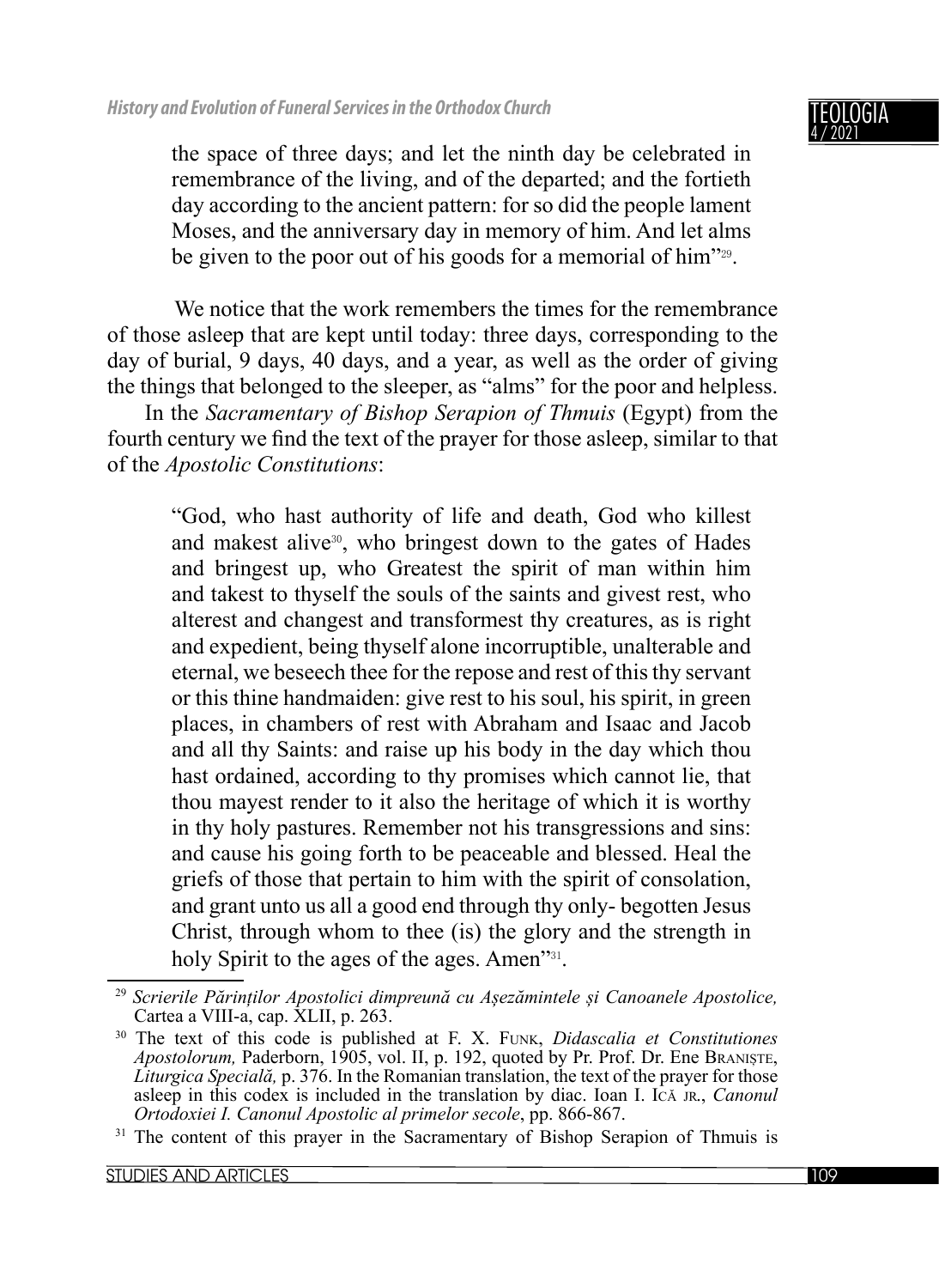

In the anaphora of the Liturgy of St. James, the Brother of the Lord, the source liturgy from which the Byzantine Liturgies later developed, we find prayers of remembrance for the sleeping:

"Remember, O Lord God, the spirits and all flesh, of whom we have made mention, and of whom we have not made mention, who are of the true faith, from righteous Abel unto this day: unto them do You give rest there in the land of the living, in Your kingdom, in the joy of paradise, in the bosom of Abraham, and of Isaac, and of Jacob, our holy fathers; whence pain, and grief, and lamentation have fled: there the light of Your countenance looks upon them, and enlightens them forever"<sup>32</sup>.

Also, at the end of the Anaphora in the Liturgy of St. Basil the Great and St. John Chrysostom, those asleep in the Lord are mentioned in Proscomidia<sup>33</sup>, after the reading of the Holy Gospel, in a special litany<sup>34</sup>, as well as after the sanctification of the Gifts: "Remember all those who have fallen asleep before us in the hope of resurrection to eternal life, especially …; grant them rest, O God, where the light of Thy countenance shines on them"35.

Prayers for the sleeping are also present in the Armenian Liturgy, in the Liturgy of St. Mark, in the Coptic Liturgy, in the Ethiopian Liturgy, in the Liturgy of Theodore of Mopsuestia36, as well as in the Syrian Rite Liturgy<sup>37</sup>.

Prayers for the Sleepy are also found in the Roman, Spanish, and Galician Liturgy<sup>38</sup>.

translated in the work of diac. Ioan I. IC<sup>Ă</sup> JR., *Canonul Ortodoxiei I. Canonul Apostolic* 

<sup>&</sup>lt;sup>32</sup> Hermann Adalbert DANIEL, *Codex liturgicus ecclesiae universae in epitome redactus*, tom IV, Leipzig, Hildesheim Olms, 1853, pp. 120-121, quoted by Pr. dr. Ioan ZUGRAV, Cultul mortilor, Cernăuți, s.n., 1938, p. 14.

<sup>&</sup>lt;sup>33</sup> See *Liturghierul*, Editura Institutului Biblic și de Misiune Ortodoxă, București, 2012, pp. 125-126.

<sup>34</sup> See *Liturghierul,* pp. 152-153.

<sup>35</sup> See *Liturghierul,* p. 179.

<sup>36</sup> See I. ZUGRAV, *Cultul morților*, p. 17-18. 37 See Diac. Drd. Arupalla GHEERVARGHIS, "Grija pentru cei morți în cultul Bisericii Ortodoxe de rit sirian din India în comparație cu cel al Bisericii Ortodoxe de rit

<sup>&</sup>lt;sup>38</sup> See Păr. MITROFAN DE KONEWETS, Viața repausaților nostri și viața noastră după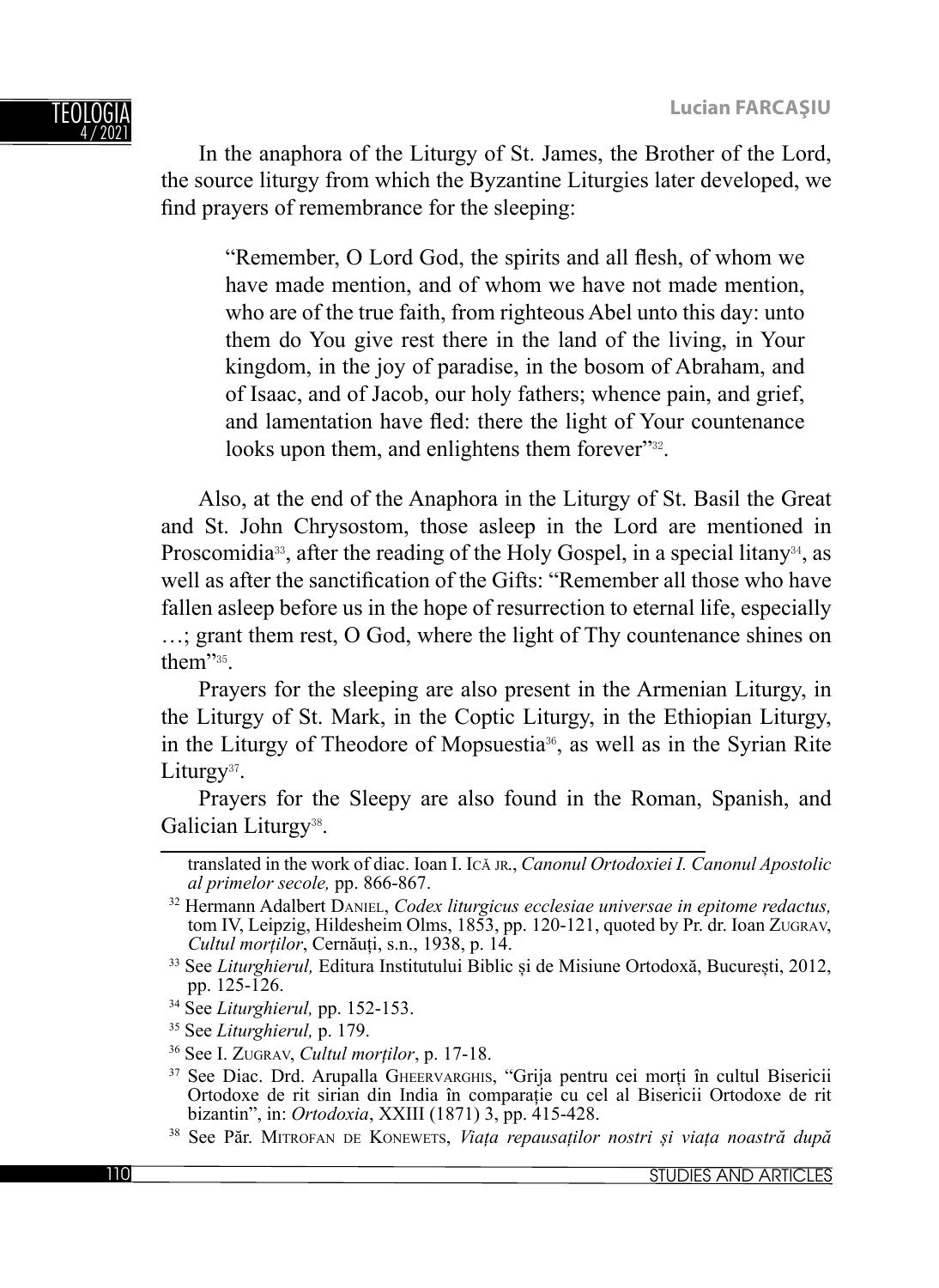

All this shows that the practice of prayer for the sleeping ones has been a general one since the early ages.

In the 5th century, in the Christian West, Blessed Augustine also learns about the benefits of prayer for the sleeping: "No one should doubt that indeed the prayers of the Holy Church, the saving sacrifice, and the almsgiving for the souls of the dead, help that the Lord be more merciful than they deserve, according to their sins."39.

In the fifth and sixth centuries, the cate chumens were allowed to attend only the beginning of the funeral service, and were not allowed to remain until the time when the bishop said the prayers for release<sup>40</sup>. This is explained by the fact that at this time the funeral service was considered one of the Sacraments of the Church, and the catechumens could not remain in the mysterious part of the Sacraments, but only in the beginning, that is, in their catechetical part.

In the same century, in the Christian East, St. Dionysius the Pseudo-Areopagite, in his work *On the Ecclesial Hierarchy*, describes and interprets the order of the service for the burial of a clergyman, as was probably done in parts of Antioch at that time. Gathering around the sleeping one, the family members sang hymns of praise to Christ the Source of redemption, asking Him to come to the resting place where the righteous dwell. Then they would take him to the hierarch, "to give him the holy crowns". He gathered the crowd of priests, and if the sleeping man was a clergyman, his body was placed in the church in front of the Divine Altar, and if he was a monk he was placed "next to the honest presbytery, before the priests entered" the Altar. The hierarch himself began "the prayer and thanksgiving to God", and when he had finished, the deacons read in turn, "the truly promises contained in the Divine Scriptures concerning our holy resurrection, and with reverence sing the psalms of the same content and meaning". Then the first of the deacons sent the catechumens out of the

*moarte*, trad. de Iosif (Gheorghian), mitropolit primat, București, Tipografia Cărților Bisericești, 1899, p. 104.

<sup>&</sup>lt;sup>39</sup> Fericitul AUGUSTIN, Sermo, 172, 2, in: PL XXXVIII, 936, quoted by † DANIEL, Patriarhul Bisericii Ortodoxe Române, *Iubirea mai tare decât moartea. Întelesul si folosul pomenirii celor adormiți în Domnul,* p. 22.

<sup>40</sup> Constantin STRUGARIU, "Grija pentru cei morți în cultul și spiritualitatea ortodoxă", in: *Biserica Ortodoxă Română,* 9-10 / 1983, pp. 679-692. See also Preot Emanuel VALICĂ, *Tanatologia creștină între istorie, ritualul înmormântării, simbolism și actualitate. Abordare liturgico-pastorală,* Editura Christiana, București, p. 144.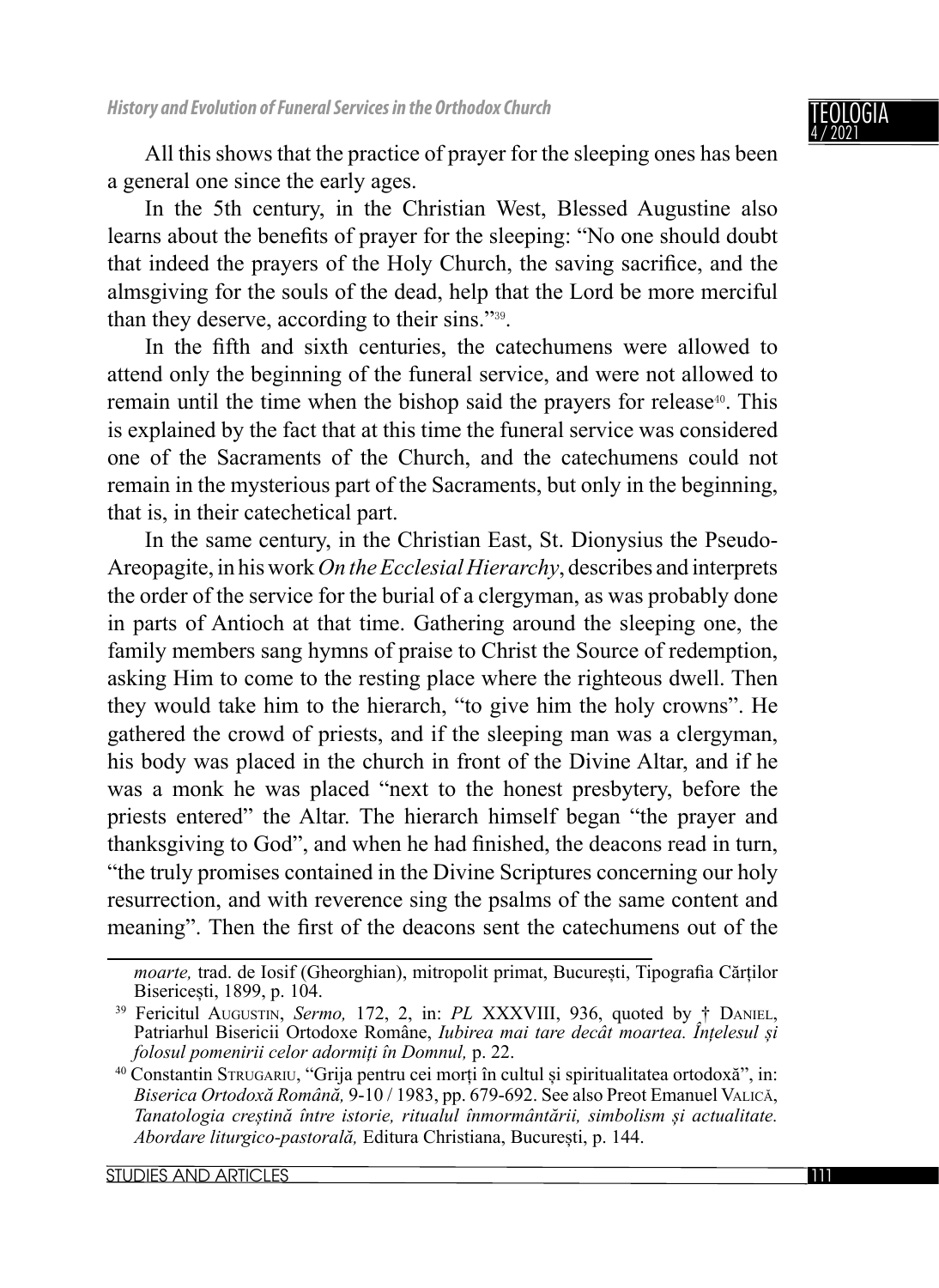church, then said a litany, mentioning the saints who had fallen asleep before and the one who had fallen asleep then, and urged all to pray for his happy ending in Christ.

Then, approaching the body of the sleeping man, the hierarch said a prayer for him and gave him the holy kiss, followed by all those present. Then he poured holy oil on the body of the sleeping one, and "making the holy prayer for all, he placed his body in the right place, together with the other holy bodies of the same rank"41. Pseudo-Dionysius renders the text of the bishop's prayer for the one who fell asleep, before the holy kiss. The following explanation can be summarized as follows:

"Hierarch conduct to, and place the man fallen asleep, in the place of the same rank; for it shews reverently, that, in the regeneration, all will be in those chosen inheritances, for which they have chosen their own life here … The Hierarch, having given thanks for this Divine righteousness, offers a sacred prayer, and extols the worshipful Godhead, as subjugating the unjust and tyrannical power against us all, and conducting us back to our own most just possessions (or judgments). Now, the Chants and Readings of the supremely Divine promises are explanatory of the most blessed inheritances, to which those, who have attained a Divine perfection, shall be eternally appointed, and |descriptive of him who has religiously fallen asleep, and stimulative of those, who are still living, to the same perfection ... for it will perhaps be profitable for them to have seen him, who has religiously finished his course, reverently proclaimed by the public proclamation of the Leitourgoi, as being certainly companion of the Saints for ever. And, perchance, even they will come to the like aspiration, and will be taught from the science of the Liturgy, that the consummation in Christ is blessed indeed. Then the Divine Hierarch, advancing, offers a holy prayer over the man fallen asleep. After the prayer, both the Hierarch himself salutes him, and next all who are present. Now the prayer beseeches the supremely Divine Goodness to

<sup>41</sup> Sf. DIONISIE AREOPAGITUL, "Ierarhia bisericească", in: *Opere complete și Scoliile Sfântului Maxim Mărturisitorul,* Editura Paideia, București, 1996, p. 98.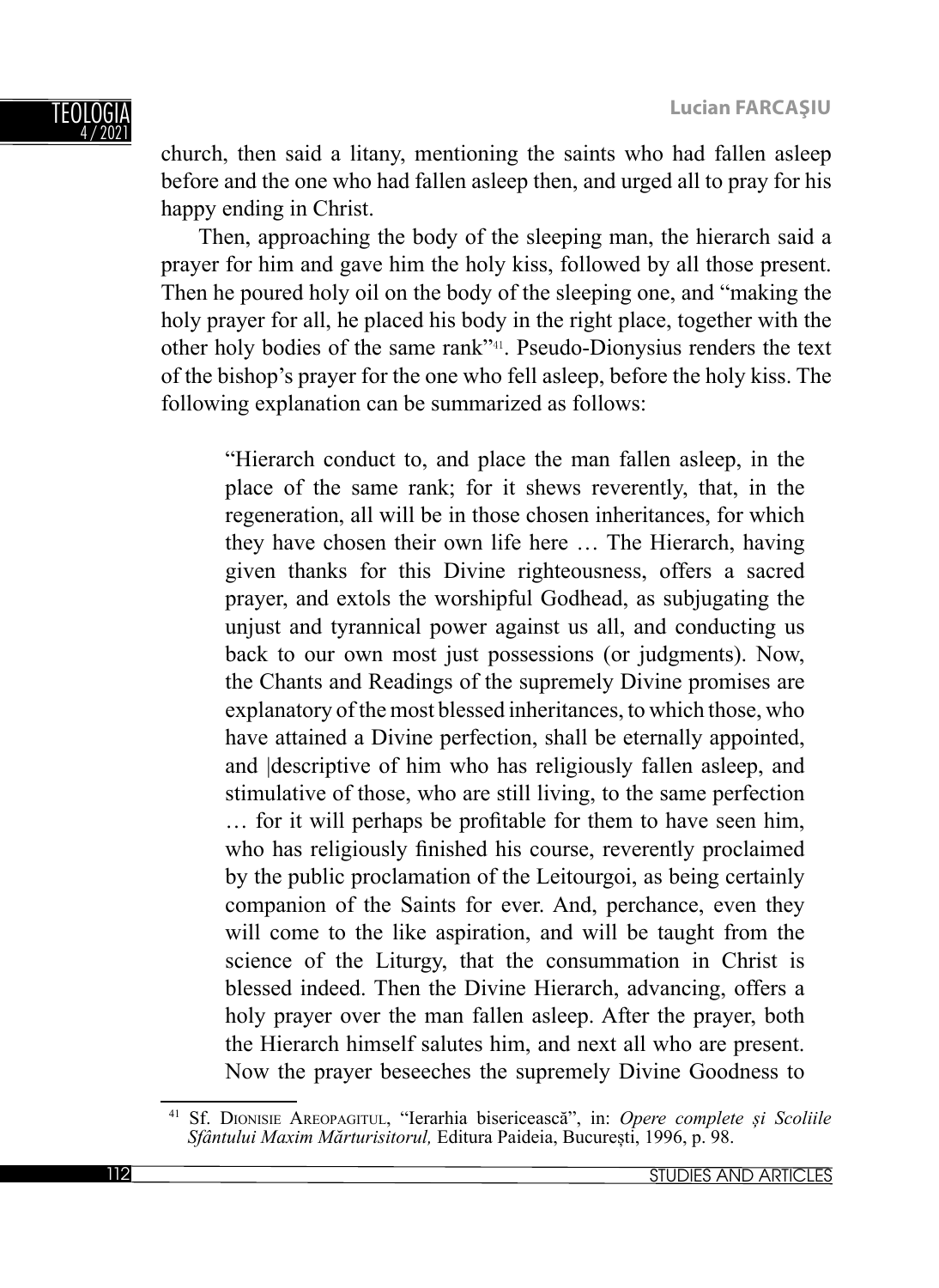

remit to the man fallen asleep all the failings committed by reason of human infirmity, and to transfer him in light and land of living, into the bosom of Abraham, and Isaac, and Jacob: in a place where grief and sorrow and sighing are no more (cf. Rev 21, 4). It is evident, then, as I think, that these, the rewards of the pious, are most blessed … he asks, that these things may come to pass, and that the right-teous returns be given to those who have lived piously, whilst being moulded beneficently to the Divine imitation, he beseeches gifts for others, as favors to himself. And, whilst knowing that the promises will be unfailing, he makes known clearly to those present, that the things asked by him, according to a holy law, will be entirely realized for those who have been perfected in a Divine life … Therefore, the Divine Hierarch beseeches things divinely promised, and dear to God, and which will, in every respect, be given, demonstrating both his own likeness to the good loving God, and declaring explicitly the gifts which will be received by the devout … When the Hierarch has finished it, he first salutes the fallen asleep, and next, all who are present; for dear and honored by all Godlike men is he who has been perfected in a Divine life. After the salutation, the Hierarch pours the oil upon the man fallen asleep. And remember, that during the sacred Birth from God, before the most Divine Baptism, a first participation of a holy symbol is given to the man initiated – the oil of Chrism – after the entire removal of the former clothing; and now, at the conclusion of all, the Oil is poured upon the man fallen asleep. Then indeed the anointing with the Oil summoned the initiated to the holy contests; and now the Oil poured upon him shews the fallen asleep to have struggled, and to have been made perfect, throughout those same contests"42.

As can be seen, both the prayer in the *Apostolic Constitutions* and the one summarized in the description and explanation of the service in *On the Ecclesial Hierarchy*, of St. Dionysius the Areopagite, contain the same ideas and expressions that we find in the prayer: "God of spirits and whole body...", specific to all services for those asleep in today's Byzantine order.

<sup>42</sup> Sf. DIONISIE AREOPAGITUL, "Ierarhia bisericească", pp. 98-100.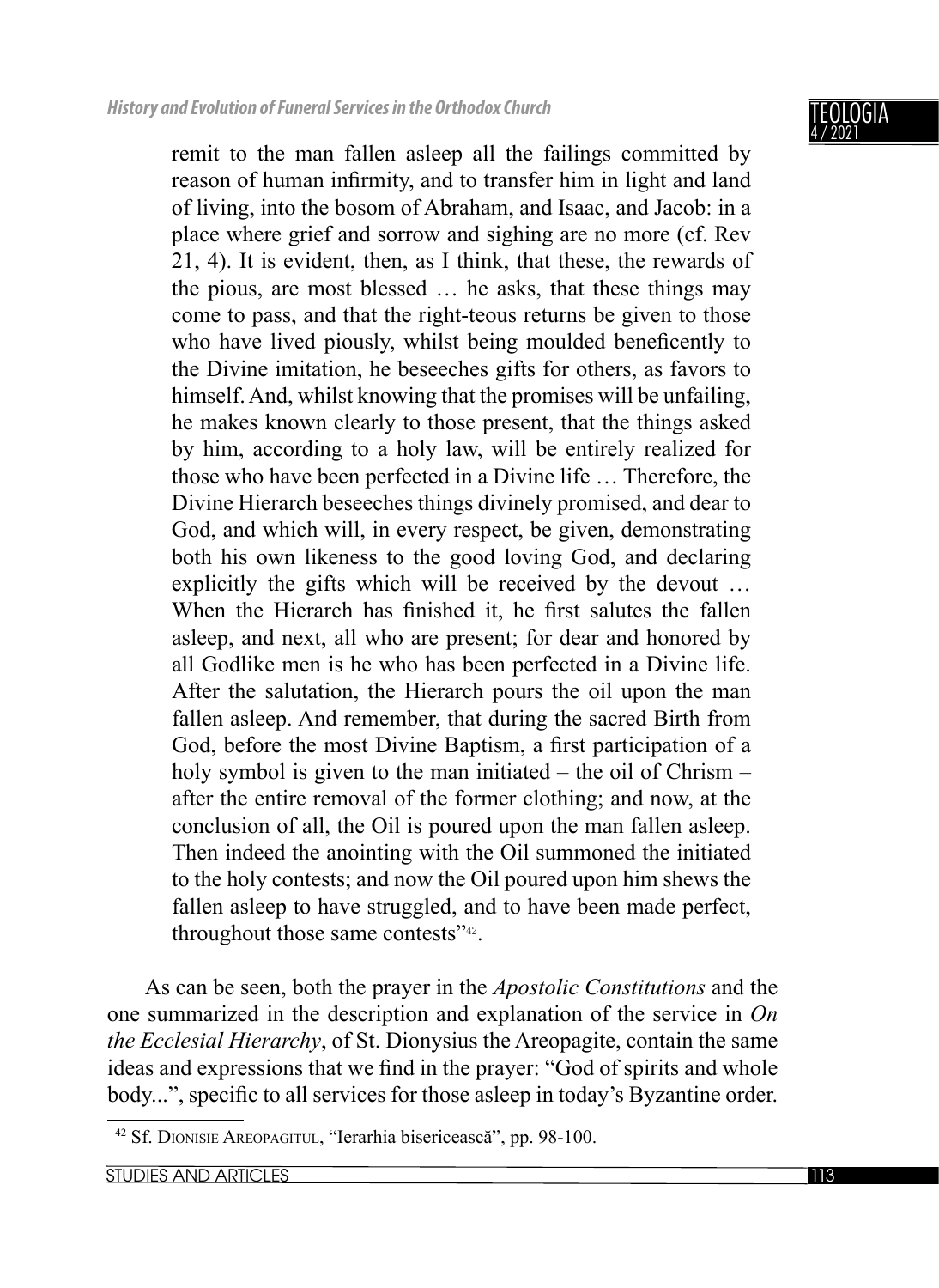According to some liturgists, this would be the oldest of the prayers for the sleeping ones used today<sup> $43$ </sup>. Its text is found not only in the documents mentioned, but even in a previous document, namely the *Papyrus of Nessana*, around the year 600<sup>44</sup>, and its formulas are reproduced in a whole series of older Nubian inscriptions45. *Codex Barberini* gr. 336, from the 8th century, also contains the text of this prayer<sup>46</sup>.

In the 7th century, Saint Theodore the Studite composed the canon which is sung on the meatfare Saturday, contained in the Triodion, on the Saturday of the departed<sup>47</sup>.

In the same century, Saint Theophanes the Graptus composed four verses for those asleep at the Aposticha of the Matins on Saturday, the Canons for the departed from Saturdays on all the 8 tones of the Octoechos<sup>48</sup>, The canon of the departed, tone 6, from the funeral service <sup>49</sup> and several verses from the Service of the Monks' Burial50.

Also, in the seventh century is attested the practice of the general remembrance of the sleeping, which is performed on Saturdays of Lent<sup>51</sup>.

In the eighth century, St. John of Damascus expresses himself in this way when he speaks of the prayers for those who have fallen asleep at the Holy Liturgy: "We believe that it will be of great use to the souls to whom the prayer of the holy and fearful sacrifice which is put forward refers<sup>"52</sup>.

<sup>43</sup> See B. BOTTE, "Le plus anciennes formules de priere pour les morts", in: *La maladie et la mort du chretien dans la Liturgie,* Roma, 1975, p. 92.

<sup>44</sup> The text of this codex was published by Jr. C. KRAEMER, *Excavations at Nessana,* III, Princeton, 1958, p. 310; quoted by Pr. Prof. Dr. Ene BRANIȘTE, *Liturgica Specială,* p. 377.

<sup>45</sup> See Pr. Prof. Dr. Ene BRANIȘTE, *Liturgica Specială,* p. 377.

<sup>46</sup> See the contents of these prayers in codex *Barberini gr. 336* translated by diac. Ioan I.

<sup>&</sup>lt;sup>47</sup> See "Canonul Sâmbetei Lăsatului sec de carne", in: *Triod*, Editura Institutului Biblic și de Misiune al Bisericii Ortodoxe Române, București, 2000, pp. 28-36.

<sup>&</sup>lt;sup>48</sup> See "Canoanele celor adormiți din sâmbetele Octoihului", in: *Octoihul Mare*, Editura Institutului Biblic și de Misune al Bisericii Ortodoxe Române, București, 2003.

<sup>&</sup>lt;sup>49</sup> See "Canonul celor adormiți din Rânduiala înmormântării mirenilor", in: *Molitfelnic*, Editura Institutului Biblic și de Misiune Ortodoxă, București, 2019, pp. 259-265 and *Panihida,* Editura Institutului Biblic și de Misune al Bisericii Ortodoxe Române, București, pp. 30-37.

<sup>&</sup>lt;sup>50</sup> See in this regard the verses of those asleep in "The Service of the Monks' Burial", in: *Molitfelnic*, 2019, pp. 346-357 și *Panihida*, p. 120-131.

<sup>51</sup> See Preot Emanuel VALICĂ, *Tanatologia creștină…*, p. 145. 52 Sf. IOAN DAMASCHIN, *Laudă la martira Varvara,* XII, in: *PG* XCV, 813; *Despre cei adormiți în credință,* XXI, in: *PG* XCV, 249.268; *Homilia XLV, 2 in Genesim,* in: *PG*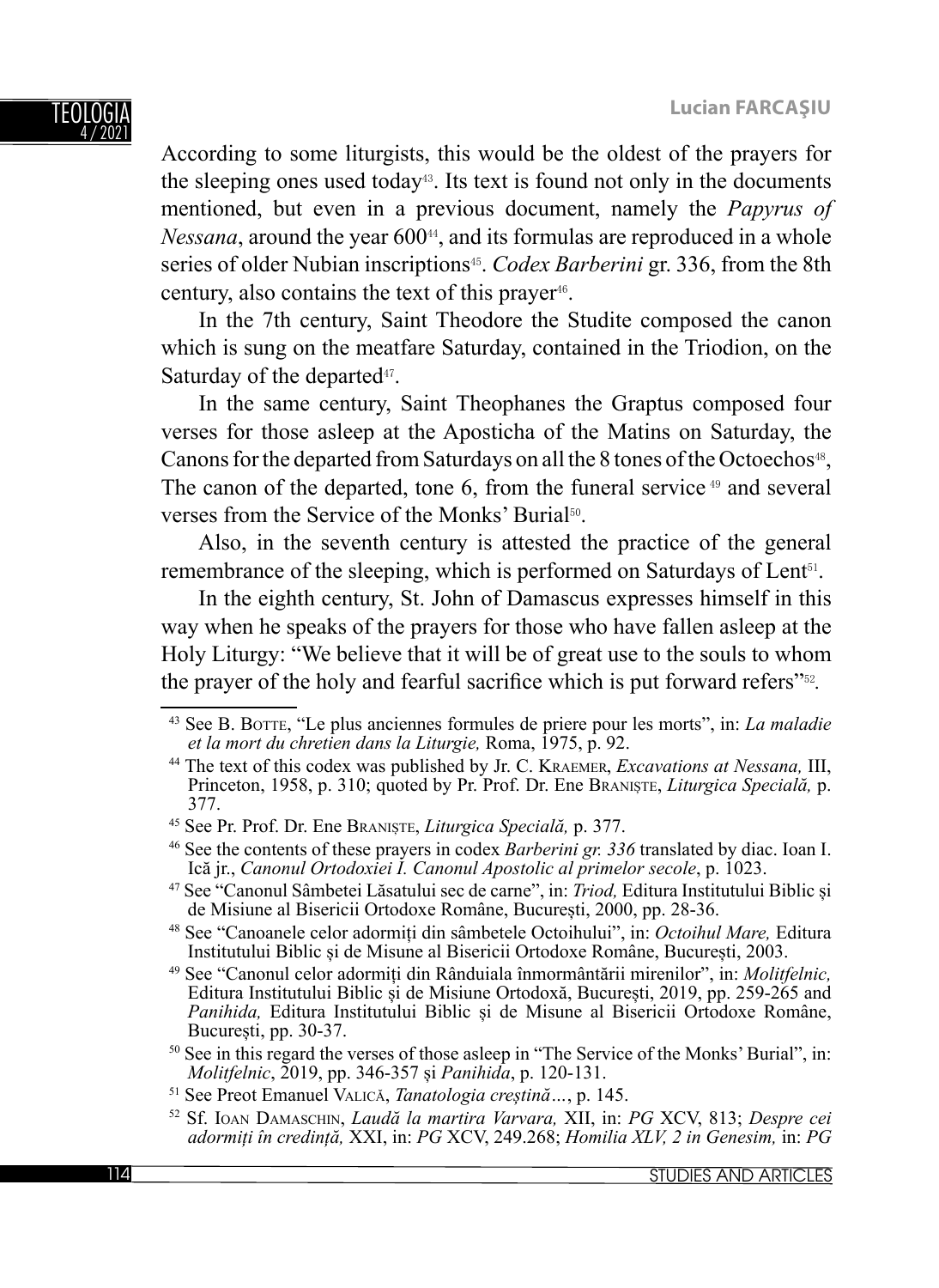IGIA 4 / 2021

The oldest Greek manuscript document, *Barberinus gr. 536*, from the eighth century, does not include a funeral service order, but only isolated prayers for different categories of departed: clerics, men, women, children. For example, this codex, in addition to the prayer of the God of spirits…, entitled Prayer for the one who fell asleep (died), also includes a prayer of the bending of the heads. Here is the content of this prayer:

"Lord, Lord, You are the comfort of the afflicted, the consolation of the weeping and the help of the discouraged; those who are weeping and mourning the sleeping one comfort with Your mercy; heal any of the sorrows of their heart, and rest your servant that is fallen asleep in the hope of the resurrection into the bosom of Abraham. (Luke 16, 22). That Thou art the rest of Thy servants and to Thy glory we exalt, to the Father and to the Son and to the Holy Spirit, now and forever and ever. Amen<sup>753</sup>.

In the content of the same codex we find two more prayers, entitled *Another prayer for the one who departed (died),* as well as *Another prayer for universal burial*<sup>54</sup>. The first prayer reads:

> "Our God, the God of salvation (Psalm 67, 21), the Builder, Savior and Judge of the living and the dead, the one who leads to hell and brings out of it (1 Kings 2, 6), You who bring from nonbeing into being, You who made man from the earth (Acts 2, 7) and returned him to earth for sin, and for your love of men you call them to life again, rest in mercy forever the souls of Your servants, Lord, in place of light, in place of rest, in the bosom of Abraham, Isaac and Jacob, together with all the saints who have ever pleased you. In Christ Jesus our Lord, to whom be due the glory, the honor, and the worship, to the Father and to the Son and to the Holy Spirit, now and forever and ever. Amen"55.

LIV, 416; *Homilia LXVII, 4 in Genesim, in: PG LIV, 577*.<br><sup>53</sup> The prayer of bending the heads, *Barberinus gr. 336*, translated by diac. Ioan I. Ică jr., *Canonul Ortodoxiei I. Canonul Apostolic al primelor secole*, p. 10

<sup>&</sup>lt;sup>54</sup> See the contents of these prayers in codex *Barberini gr. 336* translated by diac. Ioan I. Ică ir., *Canonul Ortodoxiei I. Canonul Apostolic al primelor secole*, p. 1023-1024.

<sup>&</sup>lt;sup>55</sup> Another prayer for the one who departed (died), translated by diac. Ioan I. Ică jr., *Canonul Ortodoxiei I. Canonul Apostolic al primelor secole*, p. 1023.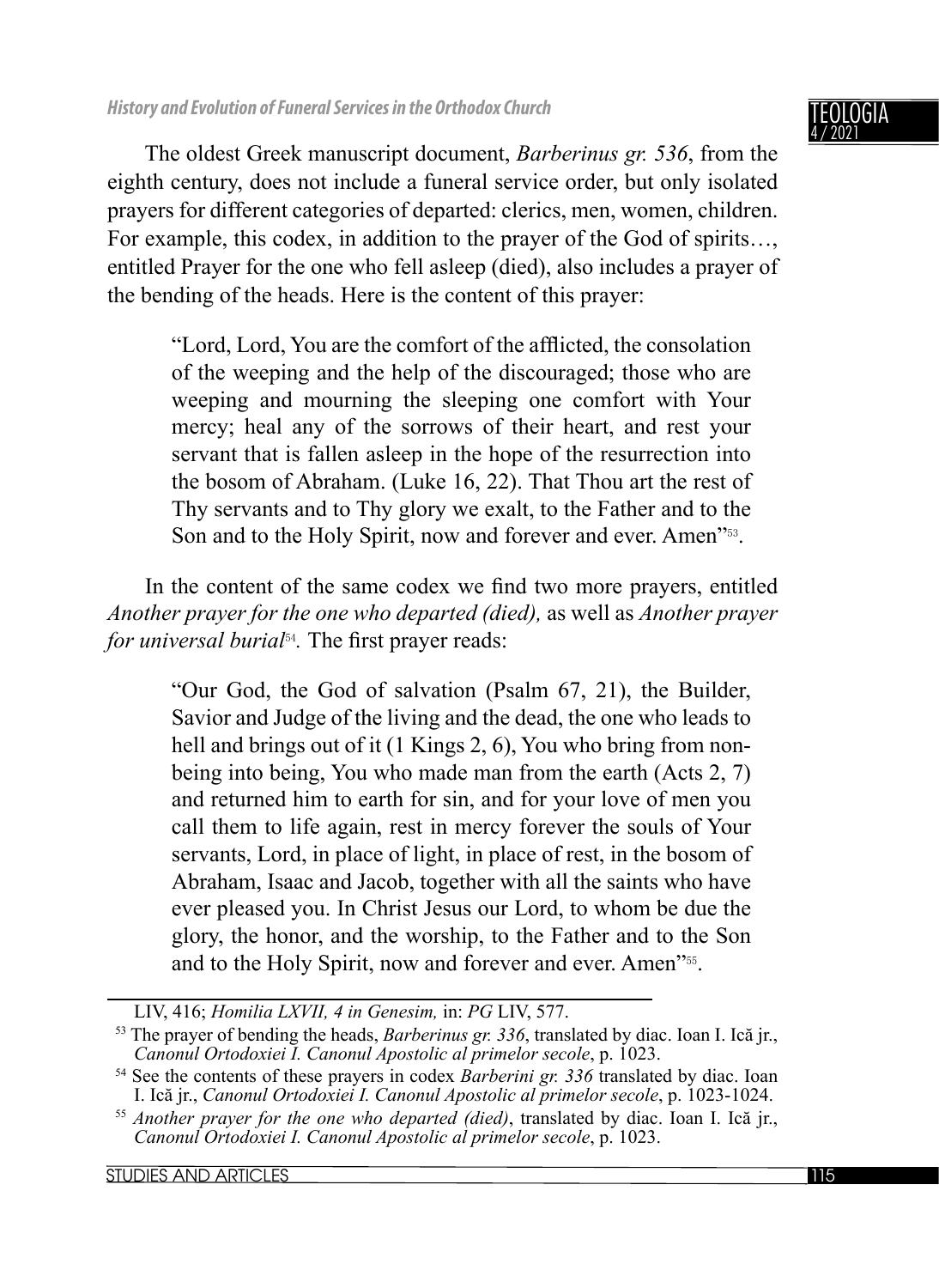# The second prayer for those who are asleep has the following text:

"Good and loving God, rest your servant in the dwellings of the righteous, and keep our end Christian and without sin, in all good deeds and words (2 Timothy 2, 17). With grace and mercy and love of men of the Only Begotten of Thy Son, with Whom thou art blessed with the Most Holy and good and life-giving Thy Spirit, now and for ever and ever. Amen"56*.*

The last prayer, that of universal burial, has the following content:

"Lord, the God of spirits and of the whole body (Numbers 16, 22; 27, 16), the One who instead of the spirit of depression / akedia (Isaiah 61, 3) gives the garment of glory and in Your unspeakable wisdom you united the soul with the body and again thou hast loosed sending the dust to the ground (Ecclesiastes 12, 7), and the spirit to Thy own, as thou hast given it; Oh, Master Christ, receive the soul of Your servant (N) and entitle Him to rest with Your saints in a lighted place, in place of rest, where pain, sorrow, and sighing have fled (Isaiah  $35$ , 10); for to thy servants death is not death, but the moving of the soul. And if he has sinned by word, deed, or deed, overlook as a good and loving God. To those who mourn, be a helper and a comforter; with Thy spiritual light shines the mist of their depression, and make us who have gathered for the honor of his remnants make us strong and be merciful to our iniquities. That You are the forgiveness of our sins, and to You we exalt the glory, to the Father and to the Son and to the Holy Spirit, now and forever (and forever and ever. Amen)"<sup>57</sup>.

In the same *Codex Barberini* 336 we find another *Burial Prayer for the Bishop*, with the following content:

<sup>56</sup> *Another prayer for the one who departed (died)*, translated by diac. Ioan I. Ică jr., *Canonul Ortodoxiei I. Canonul Apostolic al primelor secole*, pp. 1023-1024.

<sup>57</sup> *Another prayer for universal burial,* translated by diac. Ioan I. Ică jr., *Canonul Ortodoxiei I. Canonul Apostolic al primelor secole*, p. 1024.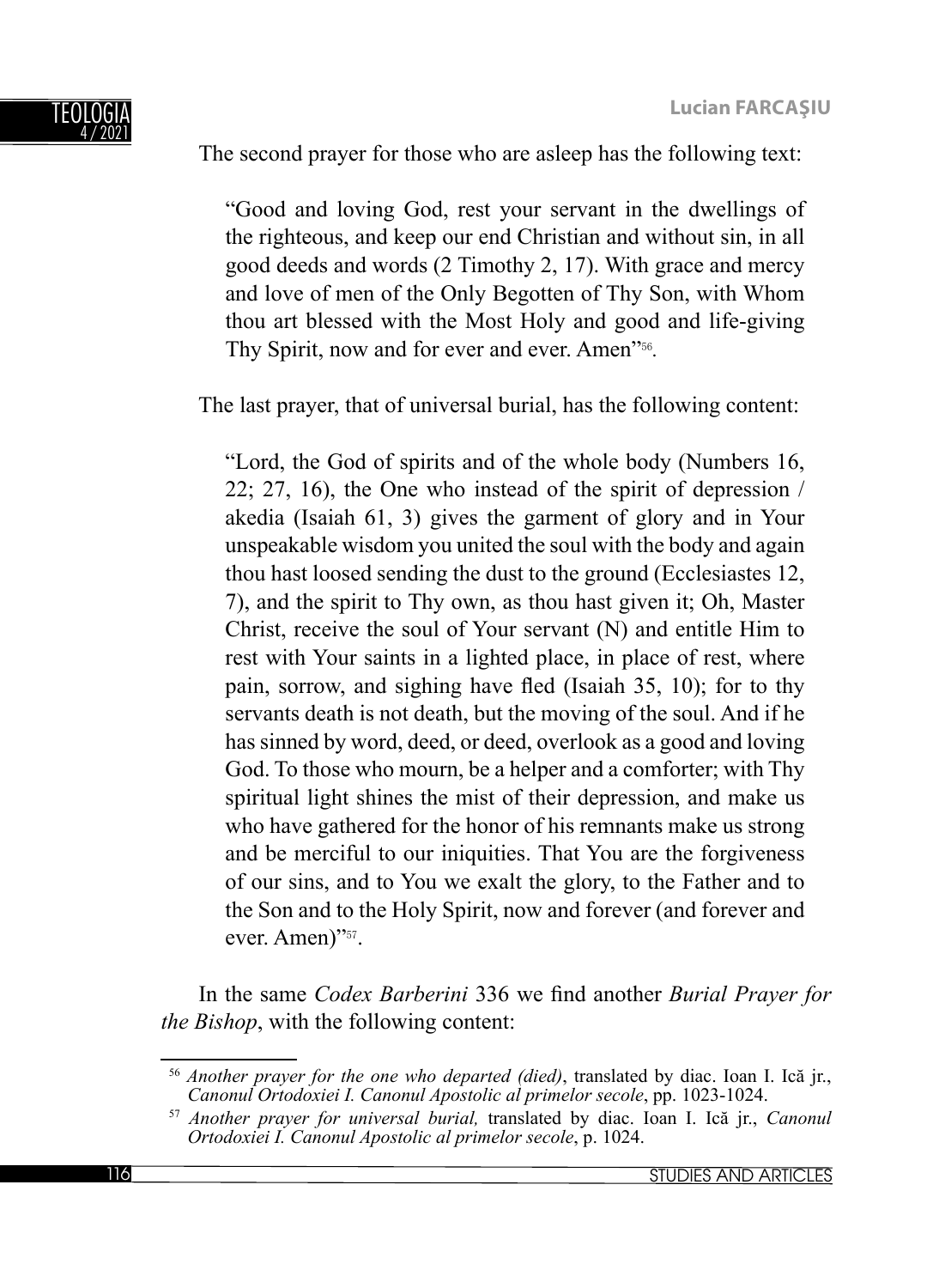## IGIA 4 / 2021

"Lord Jesus Christ, Lamb of God Who takes away the sin of the world  $(In 1, 29)$ , Who comforts all the soulless in their affliction (Is 35, 4; II Cor 7, 4), be the consolation of Your sheep; for truly blessed is the one whom you have chosen and received (Ps 64, 4) as our shepherd. Give him the pious reward instead of pastoral toil (I Cor 3, 8), take him torchbearer to Your heavenly wedding chamber, give him angelic boldness, that without being ashamed he may sit by Your unapproachable throne, and make us as we ought, and it is pleasing to Your majesty. That Thou art our life and our hope, and to You is the glory, to the Father, and of the Son, and of the Holy Ghost, now (and for ever and ever. Amen)"<sup>58</sup>.

The last prayer for the sleeping present in the codex Barberini 336 is the *Prayer to the sleeping monk*, with the following text:

"Lord, our God, the only one who has immortality, Who dwells in a unapproached light (I Tim 6, 16), Who kills and makes alive (4 Kings 5, 7), Who leads to hell and takes out of it ( I Kings 2, 6), You in Your wisdom created man from the earth and again returned him to the earth (Gen 2, 7; 3, 19) demanding back the duty of the soul (Sol 15, 8 ); We beseech Thee: receive the soul of Thy servant, and rest Him in the bosom of Abraham (Luke 16, 22), Isaac and Jacob, and give Him the crown of righteousness (II Tim 4, 8), the share of the saved for the glory of Your elect; that instead of those labored in this world for thy name's sake, he may receive a rich reward in the sanctuaries of thy saints. With the grace and love of the people of Your only-begotten Son, with whom you are blessed with the Most Holy One (and the good and life-maker of Your Spirit, now and forever and ever. Amen)<sup>59</sup>.

STUDIES AND ARTICLES **117** 

<sup>58</sup> *Burial Prayer for the Bishop,* translated by diac. Ioan I. Ică jr., *Canonul Ortodoxiei I. Canonul Apostolic al primelor secole*, p. 1024.

<sup>59</sup> *Prayer to the sleeping monk,* translated by diac. Ioan I. Ică jr., *Canonul Ortodoxiei I. Canonul Apostolic al primelor secole*, p. 1024-1025.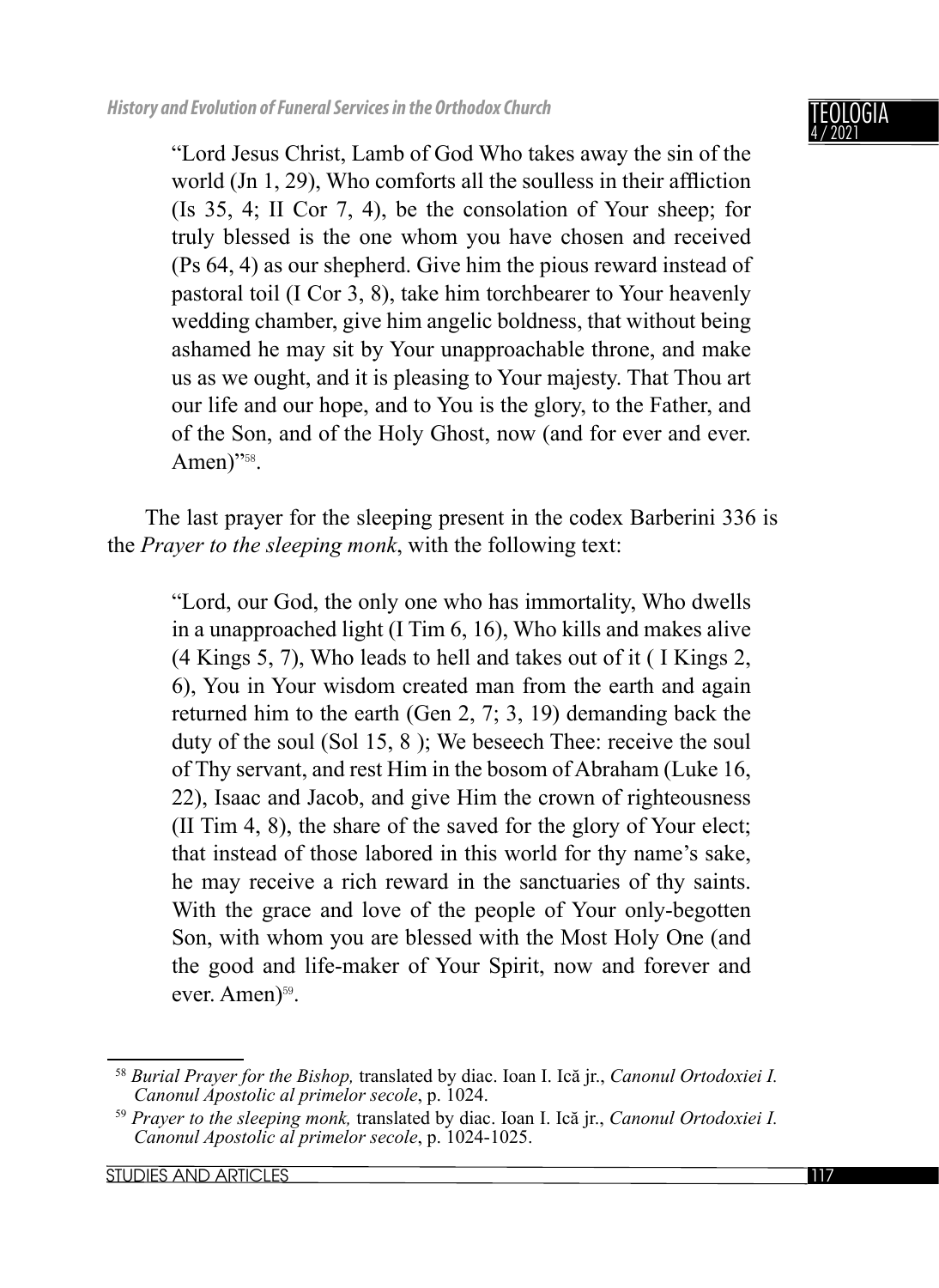#### TEOLOGIA 4 / 2021

## **III. History and evolution of current funeral services**

Only later manuscripts contain the ordinances of services for those asleep in today's Orthodox Church. The first printed editions date back only to the 17th century<sup>60</sup>. The current orders are a combination of prayers for those asleep from the old church ordinances and manuscripts of the Euchologion with the songs and readings of the ordinance of the All-Night Vigil (Pannikhis), which was performed in ancient churches on Sundays and holidays and was most suitable for this purpose.

Thus, Psalm 118 ("Blessed are the righteous in the way ..."), which makes up the 17th Kathisma, specific to the services for the departed, divided into three antiphons, was from the beginning the psalm of Matins on Sunday and Saturday, in the monastic order, as sung at the Patriarchal Cathedral of *Agia Sophia* (Great Church) in Constantinople<sup>61</sup>. It was once sung at the funeral service of the Lord on the Great and Holy Friday, and today it remains only in the form of isolated verses among the verses of Lamentations.

According to tradition, St. Germain I, the patriarch of Constantinople in the 8th century composed some of the songs and prayers in the current ordinance of the services for the departed, which come from the old background of the all-night vigil service (Panichida). From the same century come the verses from the Blessings for the Dead ("The Choir of the Saints ..."), which are sung in the first part of the services for the departed, as well as the eight beautiful verses idioms from the Funeral Service due to the great hymnographer, Saint John the Damascene<sup>62</sup>. The canon of the services for the departed is the work of Theophanes the bishop of Nicaea († 850), but he probably incorporated in his text formulas and expressions from older compositions, in connection with the cult of martyrs. At the funeral service of the priests, after the Sixth Ode, the usual Kontakion and Ikos of the services for the sleeping are interspersed: "With

<sup>60</sup> The Greek editions of these Euchologions are: J. GOAR, Ευχολογιον *sive Rituale Graecorum,* Paris, 1647 and Veneția, 1730; the Slavonic editions are: *Potrebnic*, Moscova, 1623, 1636, 1651 and 1677; Lvov, 1645 and Kiev, 1646 (Petru Movilă's edition). See also M. ARRANZ, "Les prieres presbyterales de la *Pannychis* de l'ancient Euchologie byzantine et la *Panikhida* des defunts", in: *La maladie et la mort du chretien dans la Liturgie, p.* 69 sq. and Pr. Prof. Dr. Ene BRANIȘTE, *Liturgica Specială, p.* 377. <sup>61</sup> M. ARRANZ, "Les prieres presbyterales...", p. 81-82.

<sup>62</sup> See Pr. Petre VINTILESCU, *Despre poezia imnografi că în cărțile de ritual,* Editura Partener, Galați, 2006, p. 123.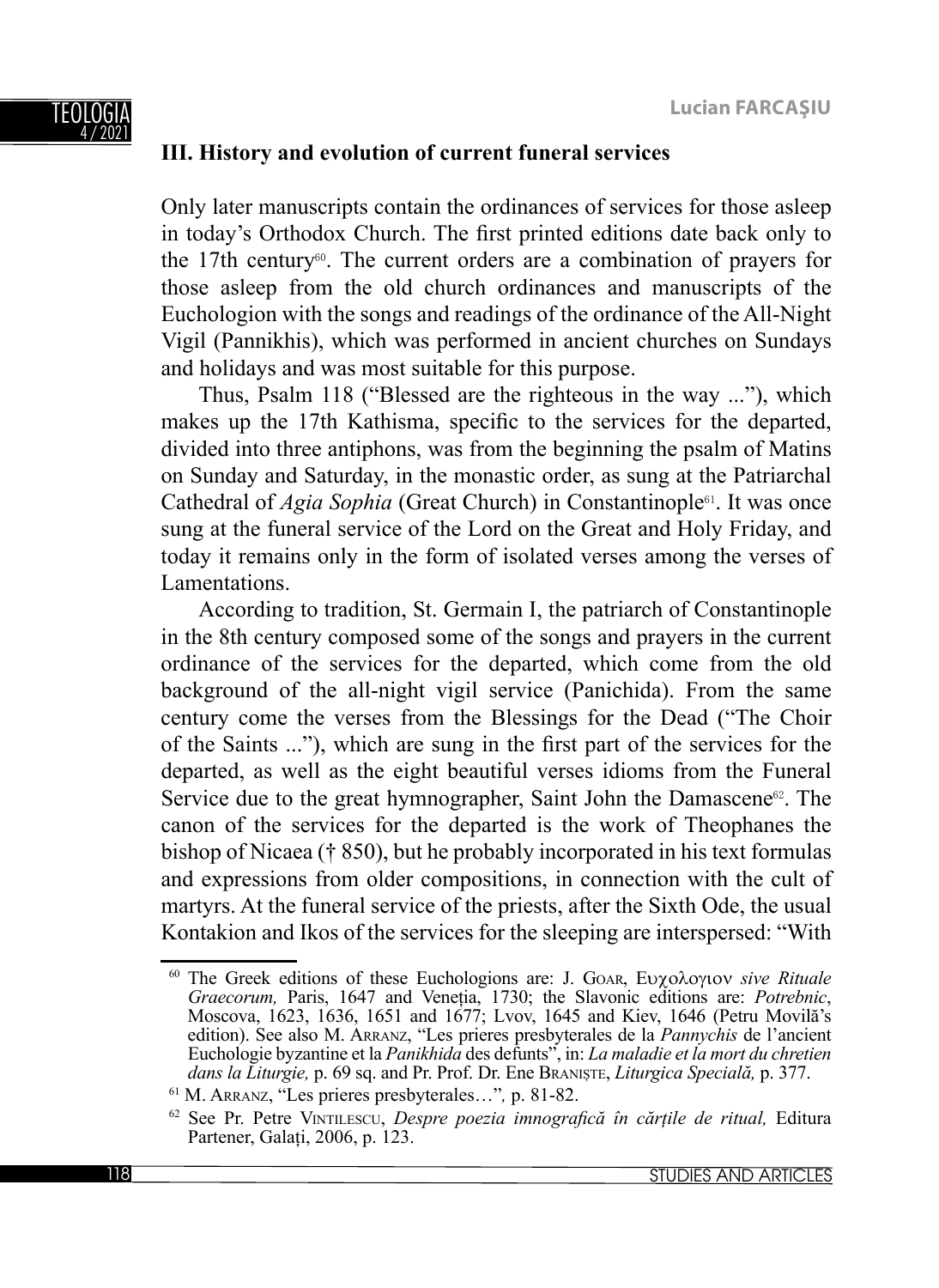NGIA 4 / 2021

the Saints give rest...", but not alone, but followed by another 24 verses, which make up a complete Kontakion in its original form. Some liturgists attributed this Kontakion to Saint Roman the Melodist, and others to the monk Anasthasios, probably the friend of Saint Maximus the Confessor, both living in the 6th century.

Until the 14th century, there was only one common burial service for all categories of Christians (clergy, laity, monks, children), which seems to have been the burial service of today's monks. It included prayers for the various categories of departed, which had previously existed in the Manuscript Euchologions.

Today's Laymen Burial Service appears in the Church of Constantinople during the 14th Century.

At the same time it seems that a special ordinance appeared for the burial of priests (clergy of laymen)<sup>63</sup>. Probably, the Ecumenical Patriarch Philotheos Kokkinos composed it, as he is known for his role in the development of Byzantine liturgical creation. The order for the burial of priests was introduced into the Church of Russia from Constantinople by Metropolitan Cyprian, a former disciple of Patriarch Philotheos. The order of burial of clerics is not uniform in all Autocephalous Orthodox Churches, having some local differences<sup>64</sup>. This service, however, was not uniform everywhere, but had local differences; In some variants, for example, seven, eight, or nine Gospels were read, in others, 14 or 15 Gospels, the last of which, the one read by the grave, was usually the one of Lazarus resurrection<sup>65</sup>

The special service for burying children is not found in manuscripts until the 15th century<sup>66</sup>. According to the notes in some of the ordinance books, it was written by a hieromonk, Gabriel, from the Holy Mount Athos<sup>67</sup>. As for the special litany of the children's funeral service, the Romanian Euchologion borrowed it from Russian practice<sup>68</sup>.

<sup>63</sup> See "Trebnicul slav (Molitfelnic)"*,* ed. la Grottaferrata in 1945, noted by Pr. Prof. Dr.

Ene Braniște, in: *Liturgica Specială,* p. 378. 64 Pr. Prof. Dr. Ene BRANIȘTE, *Liturgica Specială*, p. 372.

<sup>65</sup> For details on the various types of funeral services see Alexis KNIAZEFF, "La mort du pretre d'après le *Trebnik* slave", in: *La maladie et la mort du chretien dans la Liturgie,* 

pp. 155-192. 66 Pr. Prof. Dr. Ene BRANIȘTE, *Liturgica Specială*, p. 378.

 $67$  See in this regard the typikon indications at the end of the service on Easter Sunday, in: *Penticostar*, București, 1936, p. 16.

<sup>68</sup> *Trebnik,* Chișinău, 1908, p. 344.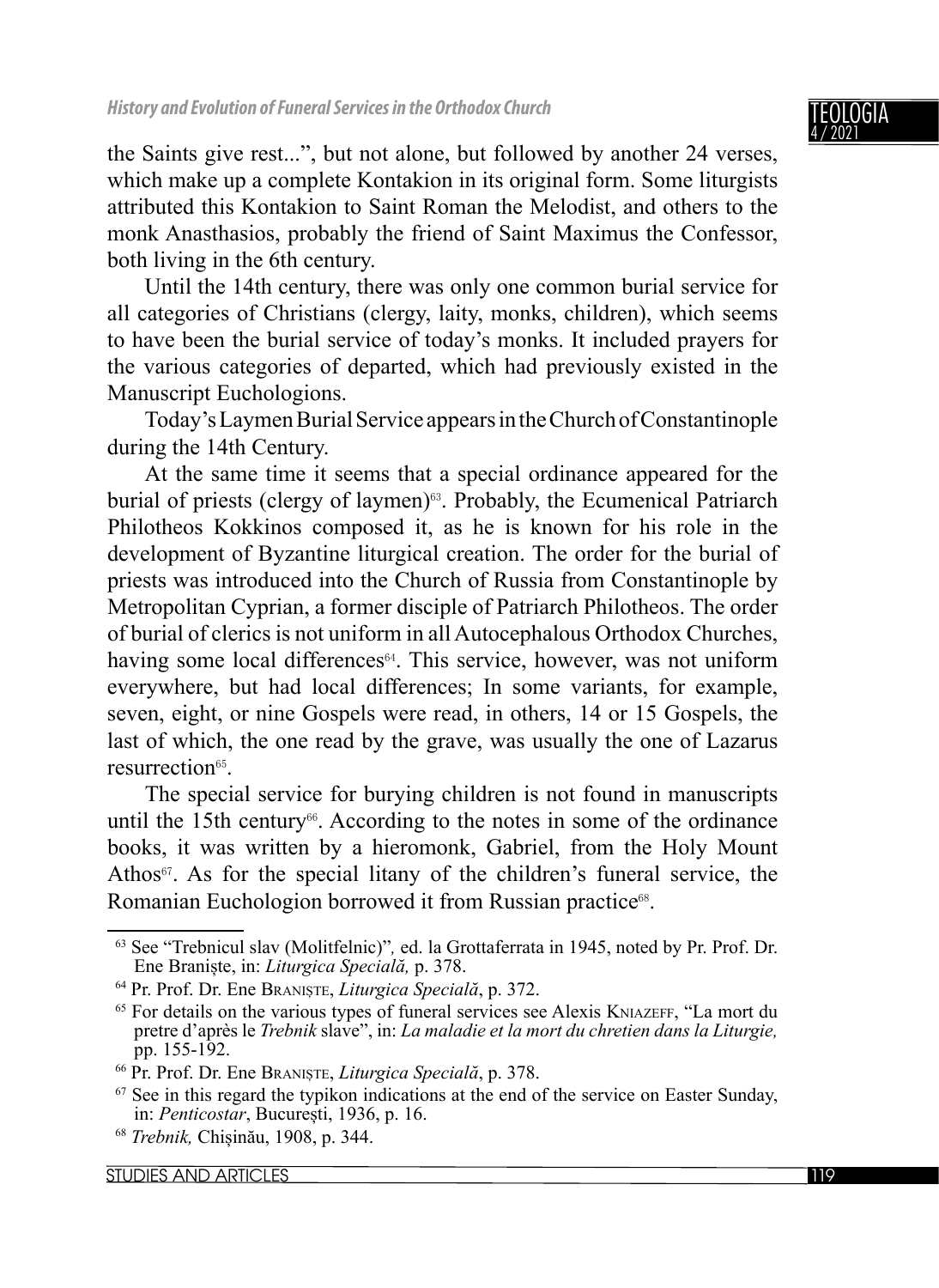

## **IV. Conclusions**

- 1. Liturgical orders for the burial of monks have certainly existed since the beginning of monasticism, but they were very simple. According to the testimony of *Paterikon*, the deceased hermit was buried in a pit dug in the ground by another monk, with or without the help of a grateful lion, or was placed in natural caves or dug into the rock while singing or reciting appropriate psalms, knowing that the Psalter were the only *prayer book* of the first hermits in the desert.
- 2. Monasticism played a decisive role in the development of the hymnography and, in general, of the cult of the Orthodox Church. Starting with the singing of the psalms of David, the holy monks initiated new genres of hymnography: the Kontakion and the canon. Urban monasticism also capitalized the cult of cathedrals and parishes, taking from it priestly prayers, litanies, processions and the system of biblical readings and thus achieving the Byzantine liturgical synthesis expressed in the typicon of the Church adopted during the hesychastic period (fourteenth century), in the Orthodox world. Thus, the funeral orders were gradually enriched.
- 3. In the fifth century, the Areopagite writings describe a single burial service for all members of the Church, in which the differentiation of priests, monks and lay people was made only by the place where the body of the dead person was placed in the sanctuary. During centuries, this order diversifies.
- 4. The oldest preserved Byzantine Euchologion, the codex Barberini graecus 336, dating from the 8th century, does not present a complete order of lamentation, but only a litany and prayers said by the priest, including a *Burial prayer for a bishop*, and a *Prayer to the sleeping monk*, which leads us to the reasonable assumption that, within a single service, only the final prayer will change, depending on the service performed by the departed one.
- 5. The manuscripts preserve various local ordinances, some shorter in length, others very extensive, intended for an all-night vigil at the head of the sleeping person, in which psalms, Kontakion, canons, and other Bible readings were sung. This ordinance is stan-